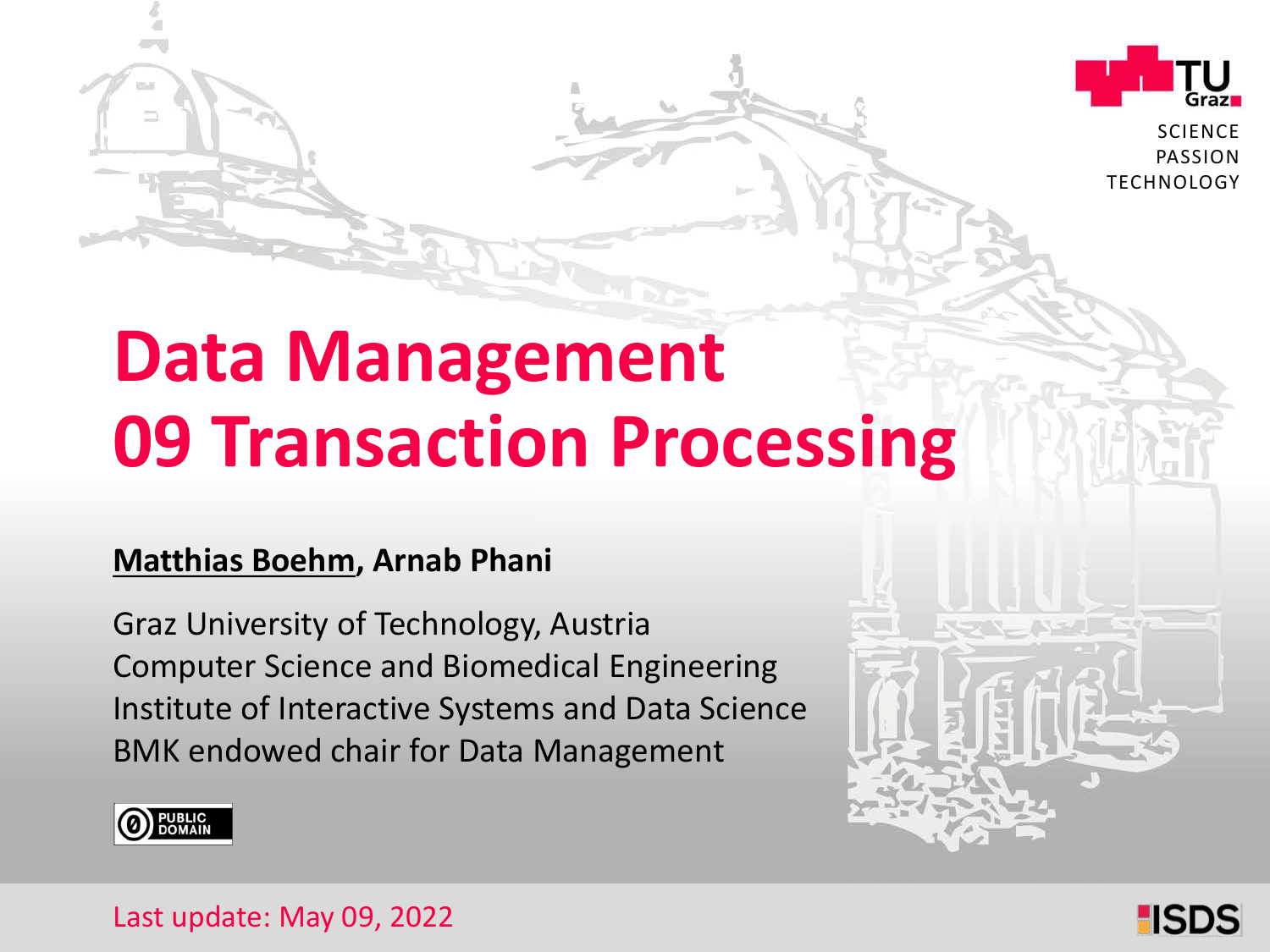

### Announcements/Org

- **#1 Video Recording** 
	- Link in **TUbe** & **TeachCenter** (lectures will be public)
	- Optional attendance (independent of COVID)
	- **Virtual lectures** (recorded) until end of the year <https://tugraz.webex.com/meet/m.boehm>

## **O**TUbe

، ، ، ، ، ، ، ، Webex

#### **#2 Exercise Submissions**

- **Grading Exercise 1:** uploaded, **Exercise 2:** end of May
- **Exercise 3** (already published, discussed today) due May 31 + 7 late days

#### **#3 CS Talks**

- Eva Galperin (Director of Cybersecurity at EFF): **Who Deserves Cybersecurity**
- Aula Alte Technik; **Jun 07, 5.30pm**



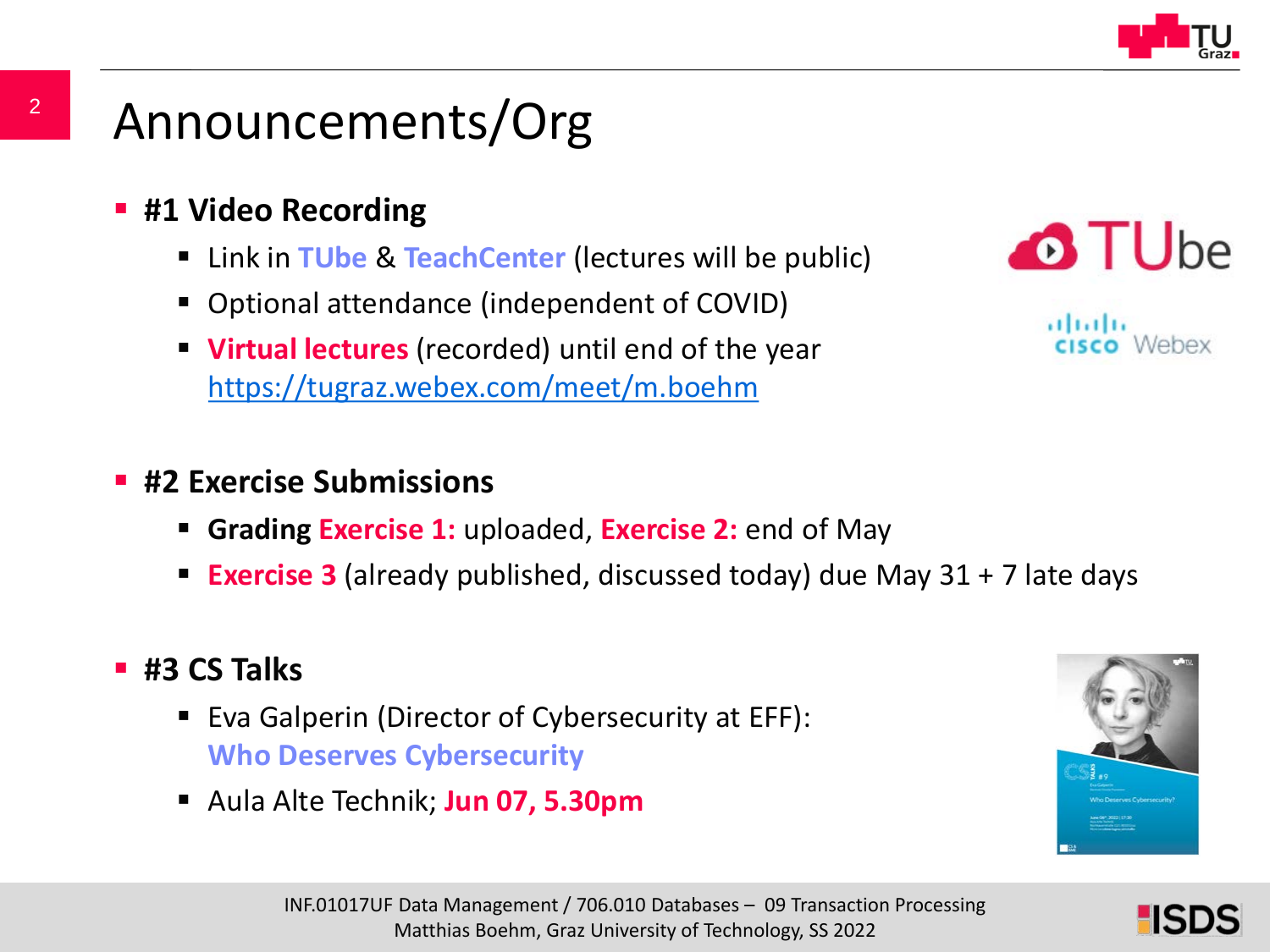

### Transaction (TX) Processing



- **Goal: Basic Understanding of Transaction Processing**
	- Transaction processing from user perspective
	- Locking and concurrency control to ensure **#1 correctness**
	- Logging and recovery to ensure **#2 reliability**

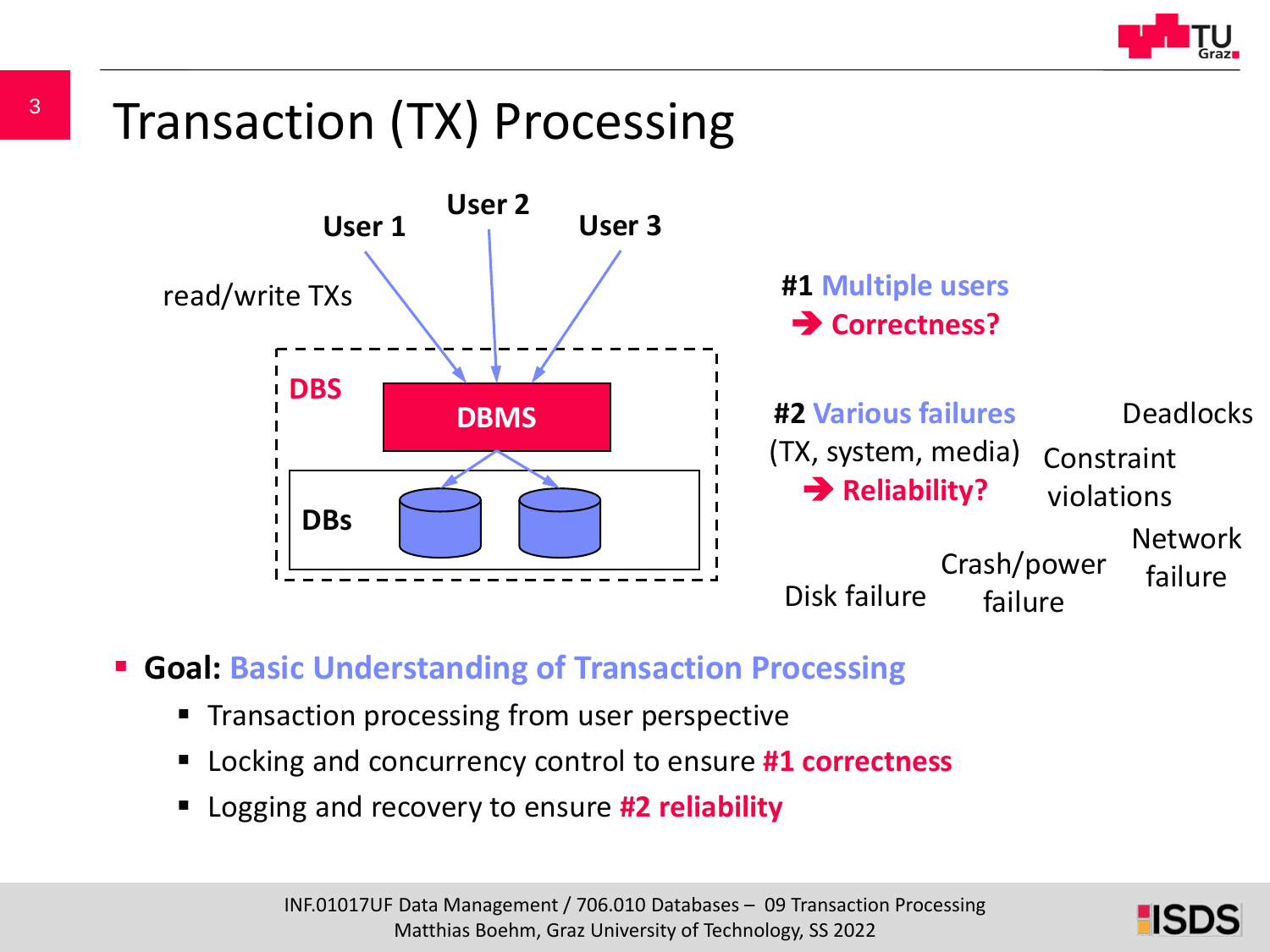

### Agenda

- **E** Overview Transaction Processing
- **Locking and Concurrency Control**
- **Logging and Recovery**
- **Exercise 3: Tuning and Transactions**

#### **Additional Literature:**

[**Jim Gray**, Andreas Reuter: Transaction Processing: Concepts and Techniques. **Morgan Kaufmann 1993**]

[Gerhard Weikum, Gottfried Vossen: Transactional Information Systems: Theory, Algorithms, and the Practice of Concurrency Control and Recovery. **Morgan Kaufmann 2002**]

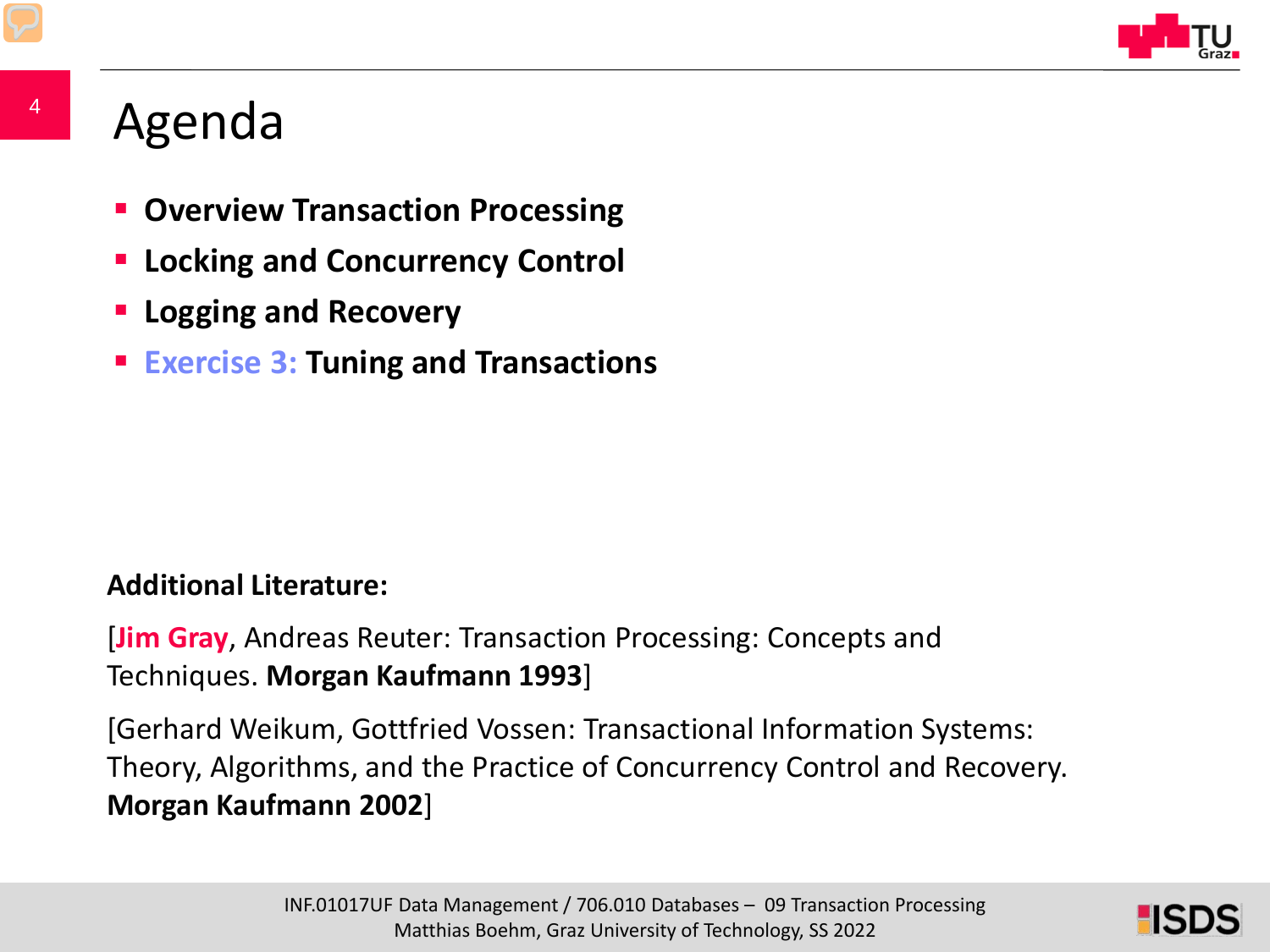

# Overview Transaction Processing

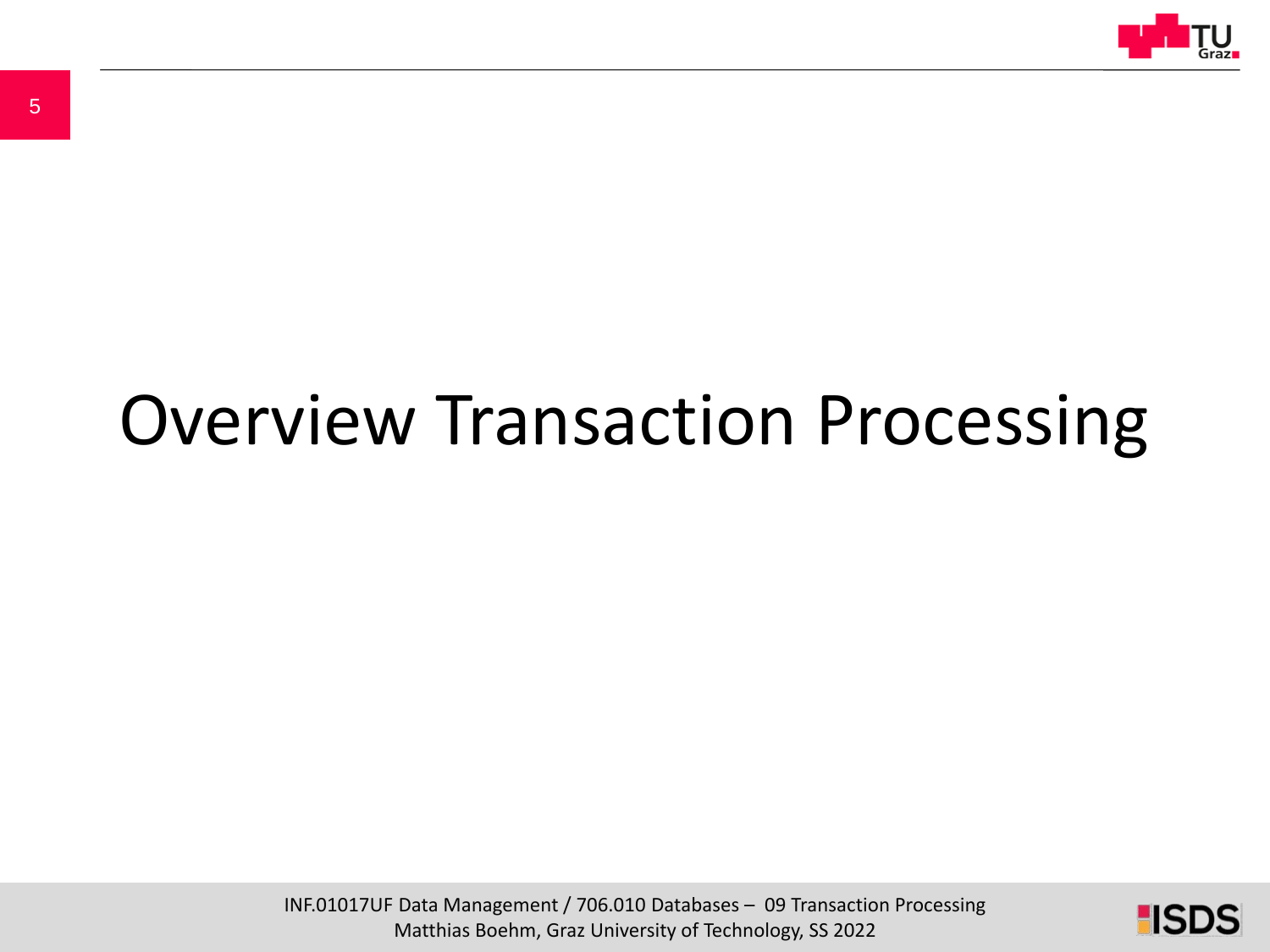

### Terminology of Transactions

- **Database Transaction**
	- A transaction (TX) is a **series of steps** that brings a database from a **consistent state** into another (not necessarily different) **consistent state**
	- **ACID properties** (atomicity, consistency, isolation, durability)

| <b>E</b> Terminology<br>by Example | #2 Start/begin of TX (BOT/BT)                                                                   | #1 Isolation level (defined<br>by addressed anomalies) |  |  |
|------------------------------------|-------------------------------------------------------------------------------------------------|--------------------------------------------------------|--|--|
|                                    | START TRANSACTION ISOLATION LEVEL SERIALIZABLE;                                                 |                                                        |  |  |
|                                    | UPDATE Account SET Balance=Balance-100                                                          |                                                        |  |  |
| #3 Reads and writes of             | WHERE $AID = 107$ ;                                                                             |                                                        |  |  |
| data objects                       |                                                                                                 | UPDATE Account SET Balance=Balance+100                 |  |  |
|                                    | WHERE $AID = 999$ ;                                                                             | <b>#6 Savepoints</b>                                   |  |  |
| #4 Abort/rollback TX               | <b>SELECT Balance INTO lbalance</b><br>FROM Account WHERE AID=107;<br>IF $lba$ lance < $0$ THEN | (checkpoint for<br>partial rollback)                   |  |  |
| (unsuccessful end of               | <b>ROLLBACK TRANSACTION;</b>                                                                    |                                                        |  |  |
| transaction, EOT/ET)               | <b>END IF</b>                                                                                   | <b>#5 Commit TX</b>                                    |  |  |
|                                    | <b>COMMIT TRANSACTION;</b>                                                                      | (successful end of                                     |  |  |
|                                    |                                                                                                 | transaction, EOT/ET)                                   |  |  |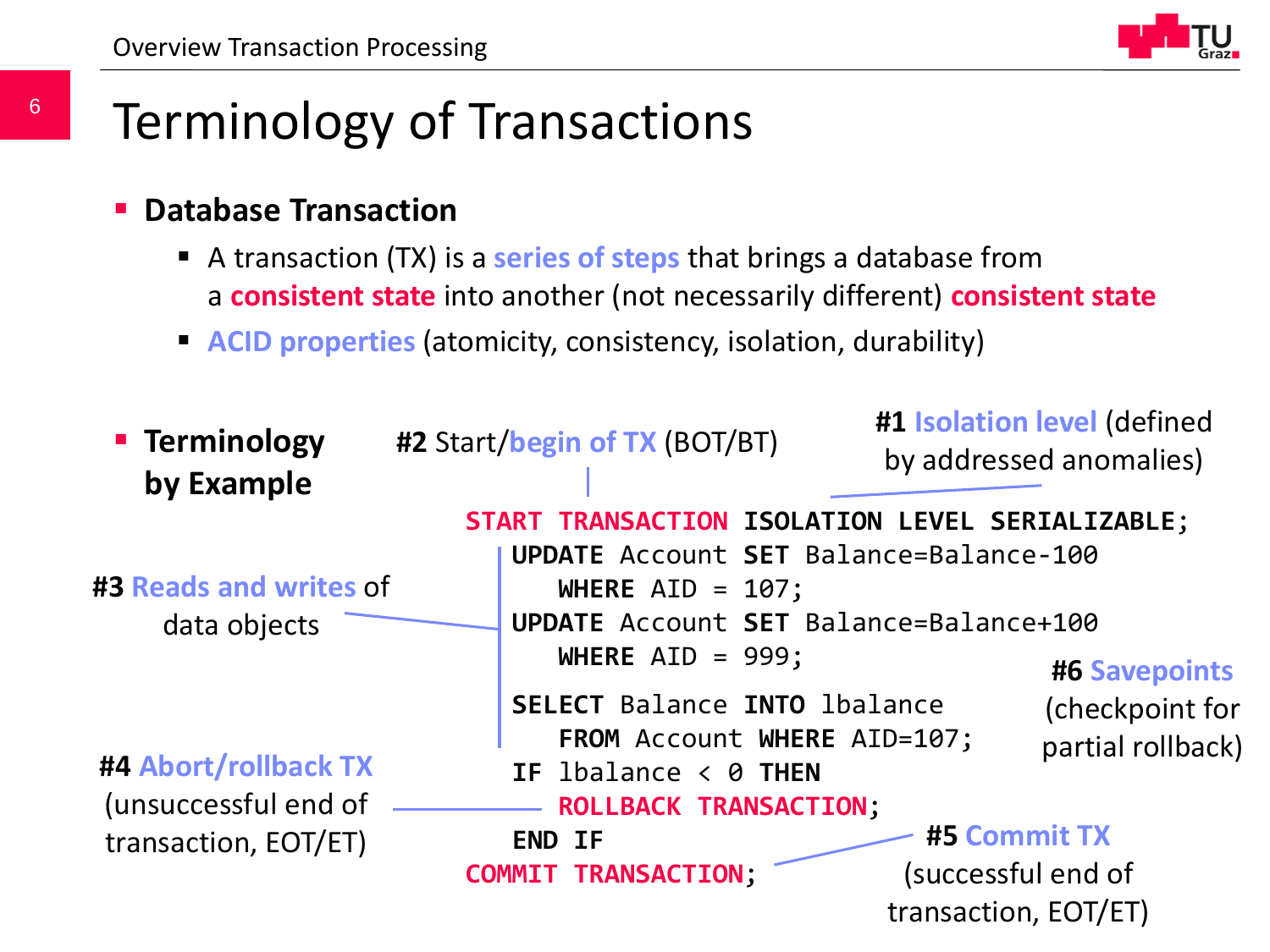

### Example OLTP Benchmarks

- **Online Transaction Processing (OLTP)** 
	- Write-heavy database workloads, primarily with point lookups/accesses
	- **Applications:** financial, commercial, travel, medical, and governmental ops
	- **Benchmarks:** e.g., **TPC-C**, **TPC-E**, AuctionMark, SEATS (Airline), **Voter**

#### **Example TPC-C**

7

 $\begin{picture}(20,20) \put(0,0){\line(1,0){10}} \put(15,0){\line(1,0){10}} \put(15,0){\line(1,0){10}} \put(15,0){\line(1,0){10}} \put(15,0){\line(1,0){10}} \put(15,0){\line(1,0){10}} \put(15,0){\line(1,0){10}} \put(15,0){\line(1,0){10}} \put(15,0){\line(1,0){10}} \put(15,0){\line(1,0){10}} \put(15,0){\line(1,0){10}} \put(15,0){\line(1$  $-41$ 

- 45% New-Order
- 43% Payment
- 4% Order Status
- 4% Delivery
- 4% Stock Level

[http://www.tpc.org/tpc\_do [cuments\\_current\\_versions/](http://www.tpc.org/tpc_documents_current_versions/pdf/tpc-c_v5.11.0.pdf) pdf/tpc-c\_v5.11.0.pdf]

#### **New Order Transaction:**

- 1) Get records describing a warehouse (tax), customer, district
- 2) Update the district to increment next available order number
- 3) Insert record into Order and NewOrder
- 4) For All Items
	- a) Get item record (and price)
	- b) Get/update stock record
	- c) Insert OrderLine record
- Update total amount of order

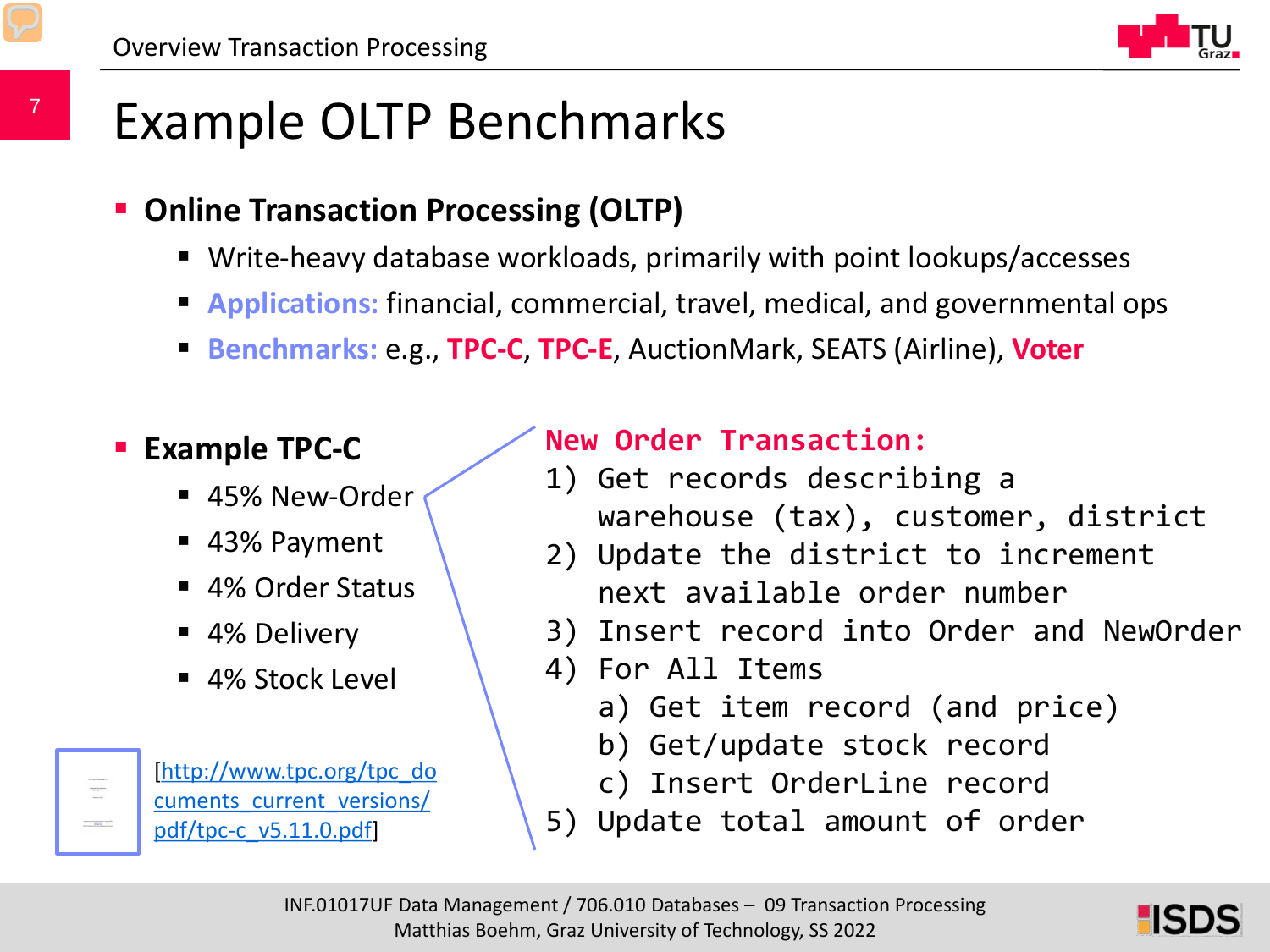

### ACID Properties

[Theo Härder, Andreas Reuter: Principles of Transaction-Oriented Database Recovery. **ACM Comput. Surv. 15(4) 1983**]



- **Atomicity**
	- A transaction is executed atomically (**completely or not at all**)
	- If the transaction fails/aborts no changes are made to the database (**UNDO**)
- **E** Consistency
	- A successful transaction ensures that all **consistency constraints are met** (referential integrity, semantic/domain constraints)
- **Isolation**
	- Concurrent transactions are executed in isolation of each other
	- **Appearance of serial transaction execution**
- **P** Durability
	- **Guaranteed persistence** of all changes made by a successful transaction
	- In case of system failures, the database is recoverable (**REDO**)

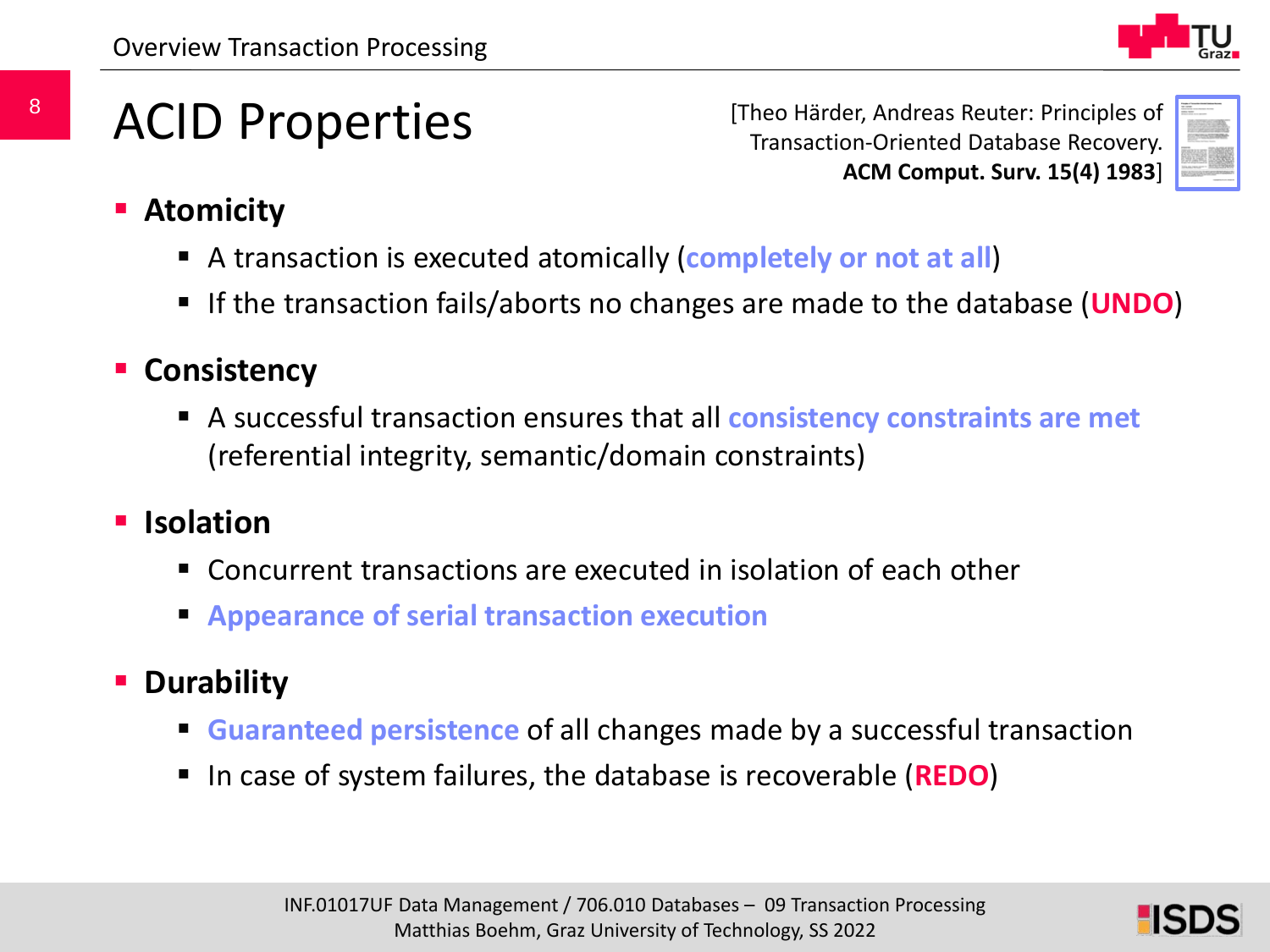

#### Anomalies – Lost Update

#### **TA1 updates points for Exercise 1**

**SELECT** Pts **INTO** :points **FROM** Students **WHERE** Sid=789;

points += 23.5;

**UPDATE** Students **SET** Pts=:points **WHERE** Sid=789; **COMMIT TRANSACTION;**

**TA2 updates points for Exercise 2**

```
SELECT Pts INTO :points
   FROM Students WHERE Sid=789;
```
points += 24.0;

**UPDATE** Students **SET** Pts=:points **WHERE** Sid=789; **COMMIT TRANSACTION**;

**Student received 24** 

**instead of 47.5 points**

(lost update 23.5)

Time

- **Problem: Write-write dependency**
- **Solution: Exclusive lock on write**

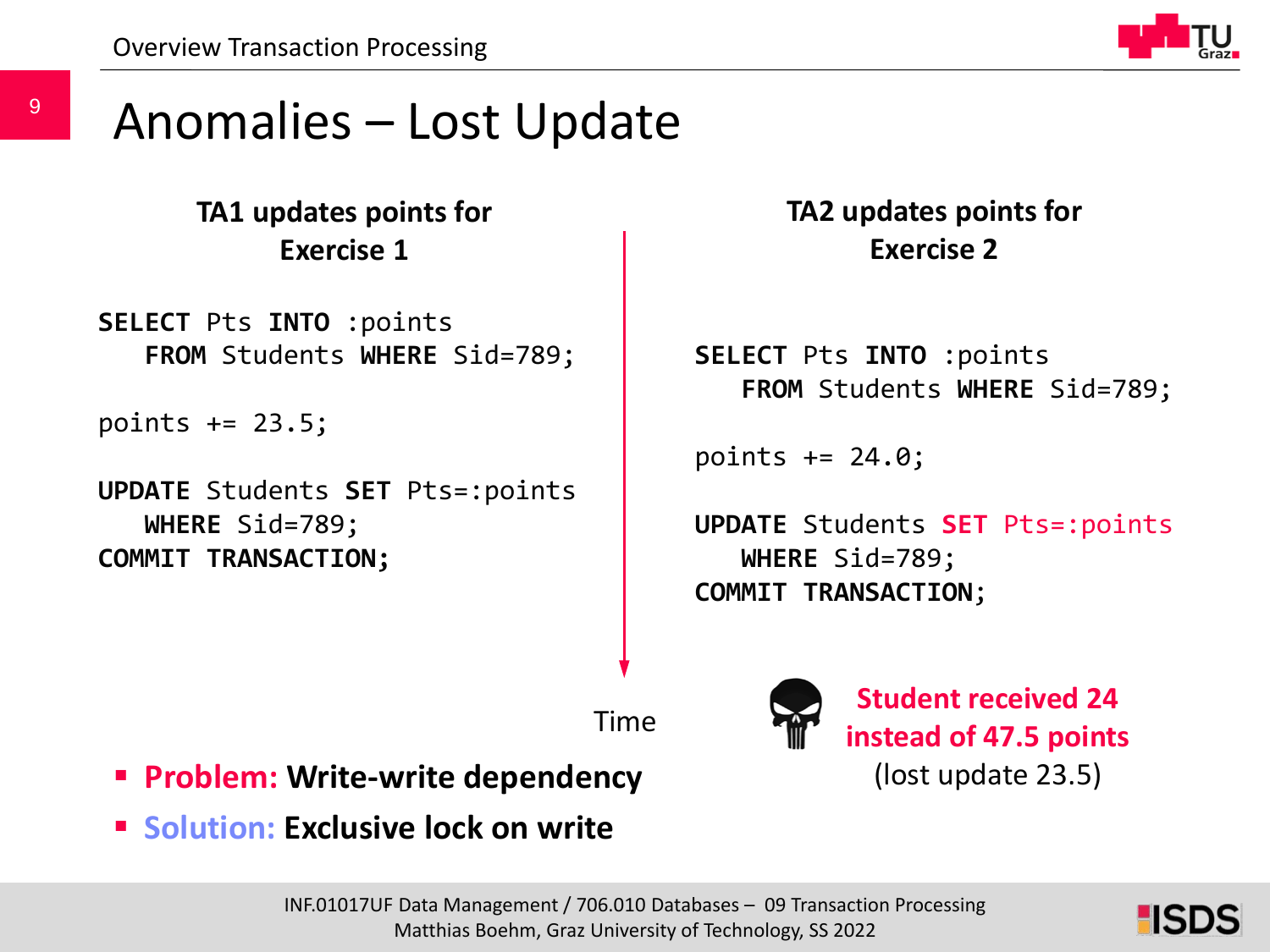Overview Transaction Processing



### Anomalies – Dirty Read

**TA1 updates points for Exercise 1**

**UPDATE** Students **SET** Pts=100 **WHERE** Sid=789;

**ROLLBACK TRANSACTION**;

**TA2 updates points for Exercise 2**

**SELECT** Pts **INTO** :points **FROM** Students **WHERE** Sid=789;

points += 24.0;

**UPDATE** Students **SET** Pts=:points **WHERE** Sid=789; **COMMIT TRANSACTION**;

Time

**Student received 124 instead of 24 points**

- **Problem: Write-read dependency**
- **Solution: Read only committed changes; otherwise, cascading abort**

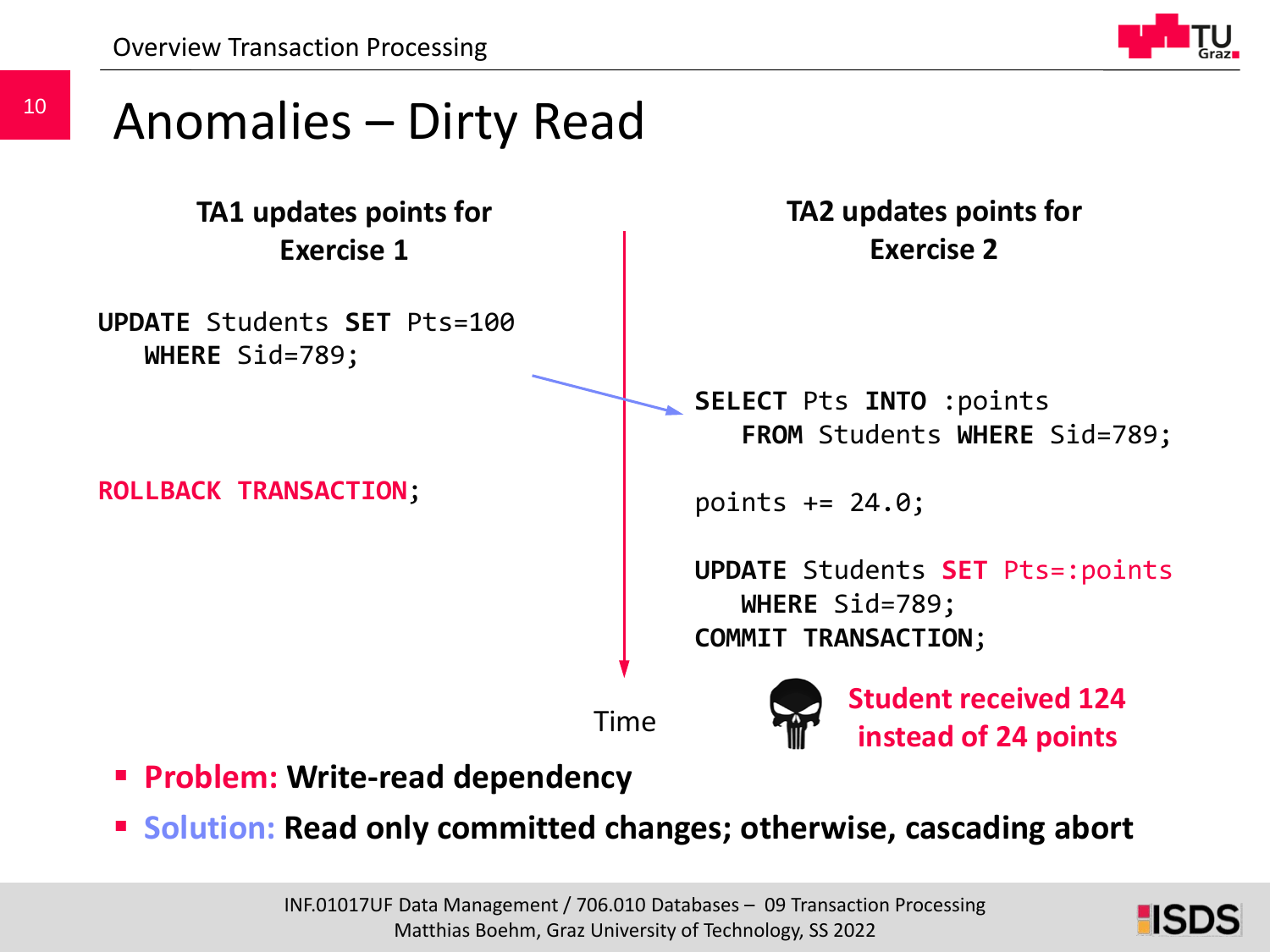11



#### Anomalies – Unrepeatable Read

| TA1 updates points for<br><b>Exercise 1</b>                                                            | <b>TA2 runs statistics for</b><br><b>Exercise 1</b>                                                                 |
|--------------------------------------------------------------------------------------------------------|---------------------------------------------------------------------------------------------------------------------|
|                                                                                                        | <b>SELECT Pts INTO : p1</b><br>FROM Students WHERE Sid=789;                                                         |
| START TRANSACTION;<br>UPDATE Students SET Pts=Pts+23.5<br>WHERE Sid=789;<br><b>COMMIT TRANSACTION;</b> |                                                                                                                     |
| modified<br>value                                                                                      | <b>SELECT Pts INTO :p2</b><br>FROM Students WHERE Sid=789;<br>$\bullet\bullet\bullet$<br><b>COMMIT TRANSACTION;</b> |
| <b>Time</b><br><b>Problem: Read-write dependency</b>                                                   | <b>TA2 sees only committed</b><br>data but analysis corrupted<br>as $p1!=p2$                                        |

**F** Solution: TA works on consistent snapshot of touched records

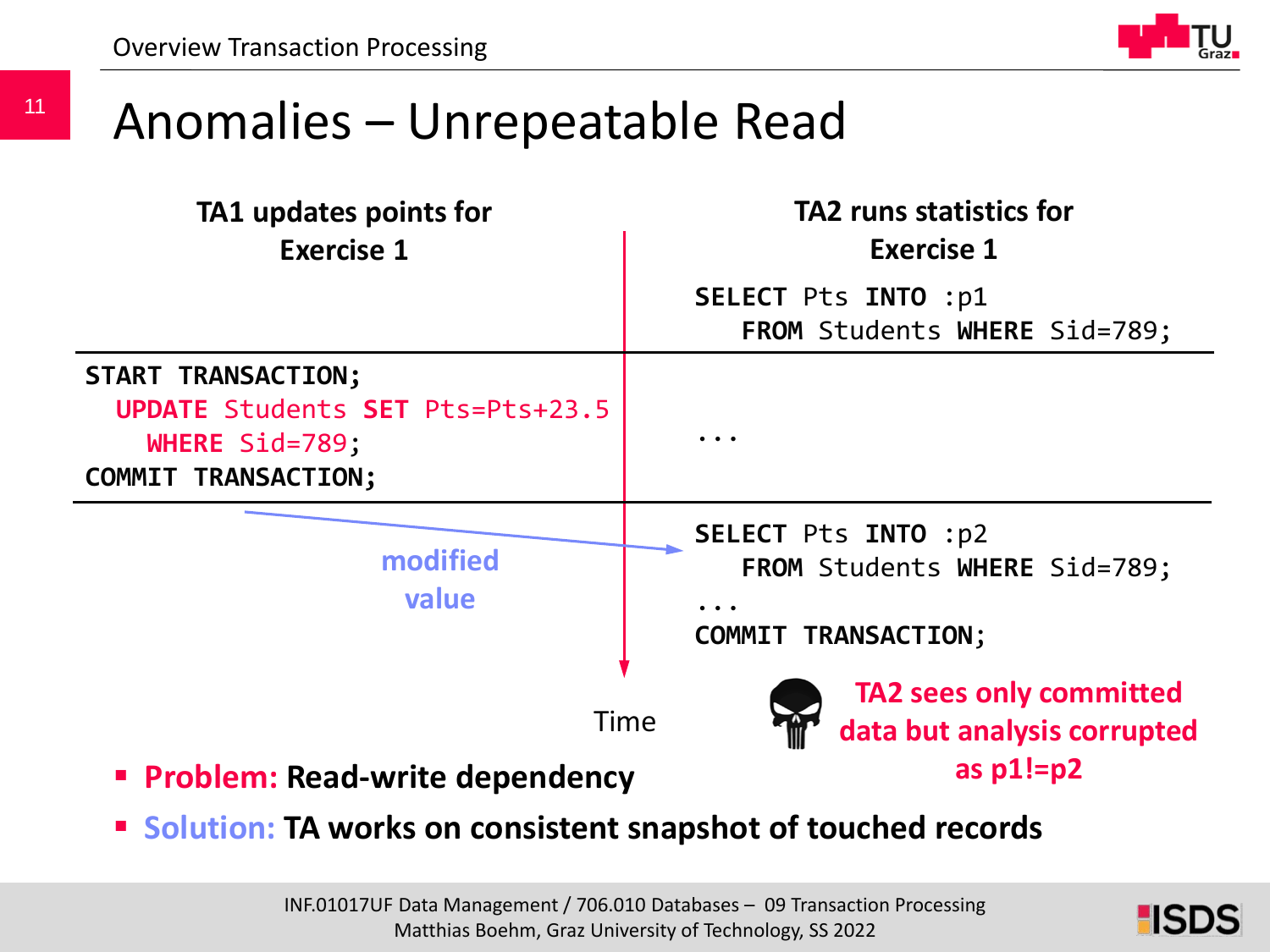12



#### Anomalies – Phantom

| <b>TA1 inserts missing</b><br>student                                                                                 | <b>TA2 runs statistics for</b><br><b>Exercise 1</b>                                                                |  |
|-----------------------------------------------------------------------------------------------------------------------|--------------------------------------------------------------------------------------------------------------------|--|
|                                                                                                                       | SELECT Avg(Pts) INTO :p1<br>FROM Students WHERE Sid<1000;                                                          |  |
| START TRANSACTION;<br><b>INSERT INTO Students</b><br><b>VALUES</b> (999, $\ldots$ , 0);<br><b>COMMIT TRANSACTION;</b> | $\ddot{\phantom{a}}$                                                                                               |  |
| added row<br>(harder to track because)<br>new database object)                                                        | SELECT Avg(Pts) INTO :p2<br>FROM Students WHERE Sid<1000;<br>$\bullet\bullet\bullet$<br><b>COMMIT TRANSACTION;</b> |  |
| • Similar to non-repeatable read but at set level                                                                     | <b>TA2 sees only committed</b><br>Time<br>data but analysis corrupted<br>as $p1!=p2$                               |  |

(snapshot of accessed data objects not sufficient)

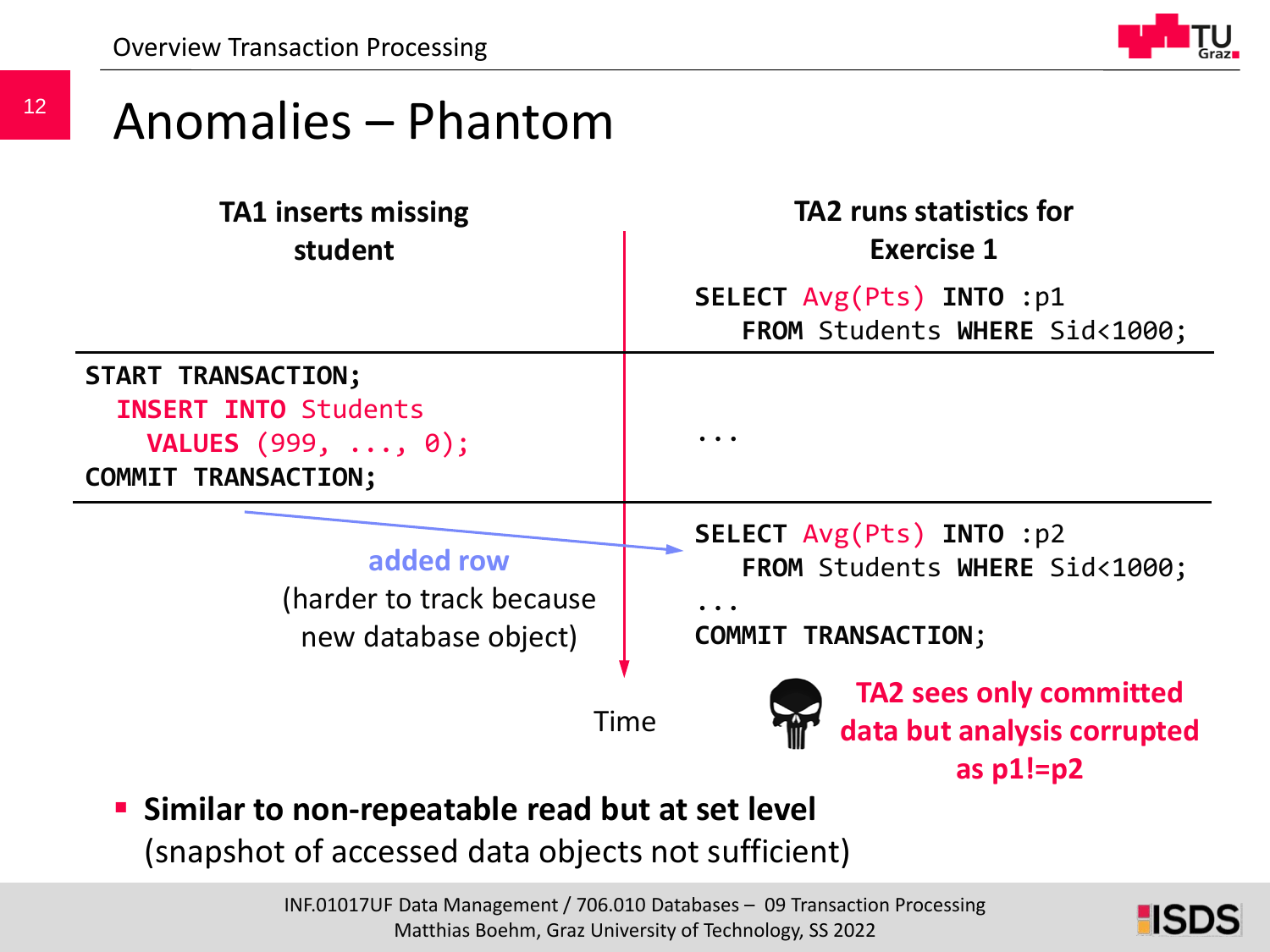

### Isolation Levels

- **Different Isolation Levels**
	- **Tradeoff Isolation vs performance** per session/TX
	- SQL standard requires **guarantee against lost updates** for all

#### **SQL Standard Isolation Levels**

**SET TRANSACTION ISOLATION LEVEL READ COMMITTED**

| <b>Isolation Level</b> | <b>Lost</b><br><b>Update</b> | <b>Dirty</b><br><b>Read (P1)</b> | <b>Unrepeatable</b><br><b>Read (P2)</b> | Phantom<br><b>Read (P3)</b> |
|------------------------|------------------------------|----------------------------------|-----------------------------------------|-----------------------------|
| READ UNCOMMITTED       | $No*$                        | <b>Yes</b>                       | <b>Yes</b>                              | <b>Yes</b>                  |
| <b>READ COMMITTED</b>  | $No*$                        | <b>No</b>                        | <b>Yes</b>                              | <b>Yes</b>                  |
| REPEATABLE READ        | $No*$                        | <b>No</b>                        | <b>No</b>                               | <b>Yes</b>                  |
| [SERIALIZABLE]         | $No*$                        | <b>No</b>                        | <b>No</b>                               | <b>No</b>                   |

Serializable w/ highest guarantees (**pseudo-serial execution**)

\* Lost update potentially w/ different semantics in standard

- **How can we enforce these isolation levels?**
	- **User:** set default/transaction isolation level (mixed TX workloads possible)
	- **System:** dedicated concurrency control strategies + scheduler  $\mathcal{L}_{\mathcal{A}}$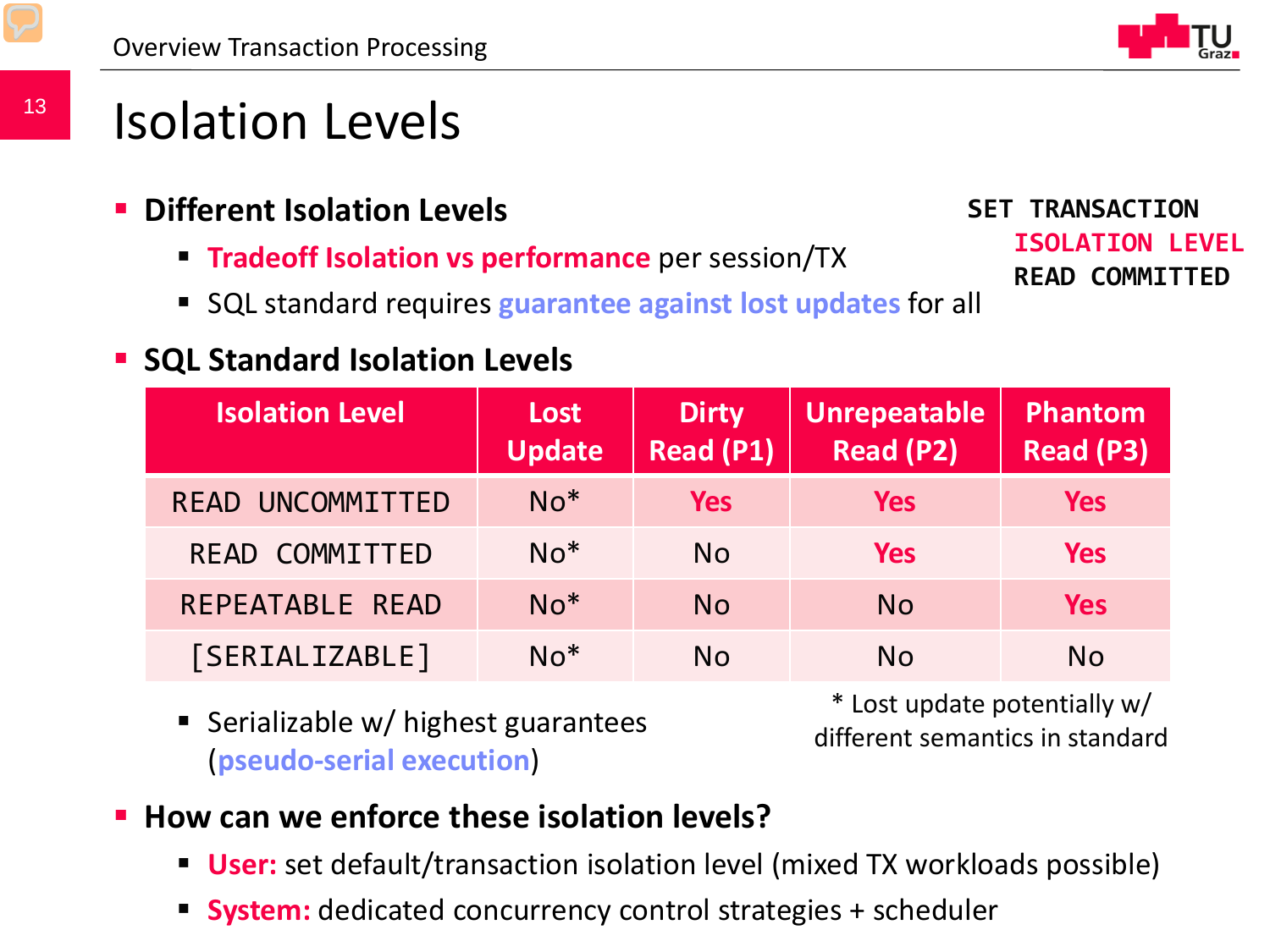

### Excursus: A Critique of SQL Isolation Levels

**Summary**

14

 **Criticism:** SQL standard isolation levels are ambiguous (strict/broad interpretations)

[Hal Berenson, Philip A. Bernstein, Jim Gray, Jim Melton, Elizabeth J. O'Neil, Patrick E. O'Neil: A Critique of ANSI SQL Isolation Levels. **SIGMOD 1995**]



- Additional anomalies: dirty write, cursor lost update, fuzzy read, read skew, write skew
- Additional isolation levels: **cursor stability** and **snapshot isolation**
- **Snapshot Isolation (< Serializable)** 
	- **Type of optimistic concurrency control** via multi-version concurrency control
	- TXs reads data from a snapshot of committed data when TX started
	- **TXs never blocked on reads**, other TXs data invisible
	- TX **T1 only commits if no other TX wrote the same data items** in the time interval of T1
- **Current Status?**

[[http://dbmsmusings.blogspot.com/2019/05/](http://dbmsmusings.blogspot.com/2019/05/introduction-to-transaction-isolation.html) introduction-to-transaction-isolation.html]

 "SQL standard that **fails to accurately define database isolation levels** and database vendors that attach liberal and non-standard semantics"

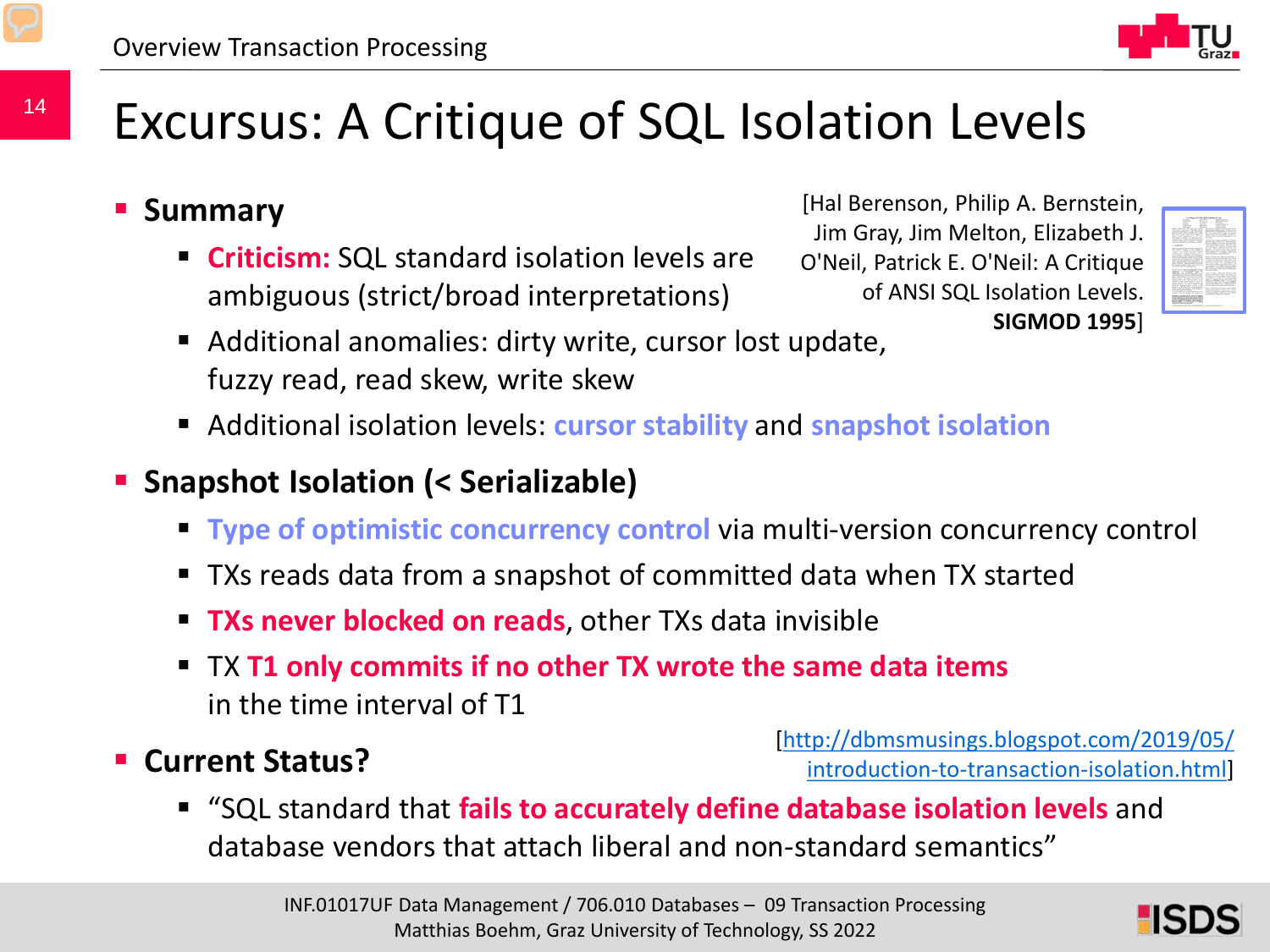

### Excursus: Isolation Levels in Practice

- **Default and Maximum Isolation Levels for "ACID" and "NewSQL" DBs**  [**as of 2013**]
	- 3/18 SERIALIZABLE by default
	- 8/18 did not provide SERTAL TZABLE at all



[Peter Bailis, Alan Fekete, Ali Ghodsi, Joseph M. Hellerstein, Ion Stoica: HAT, Not CAP: Towards Highly Available Transactions. **HotOS 2013**]

Beware of defaults, even though the SQL standard says **SERIALIZABLE** is the default

| Database                                                            | Default   | Maximum   |  |  |
|---------------------------------------------------------------------|-----------|-----------|--|--|
| Actian Ingres 10.0/10S [1]                                          | S         | S         |  |  |
| Aerospike [2]                                                       | RC        | RC        |  |  |
| Akiban Persistit [3]                                                | <b>SI</b> | SI        |  |  |
| Clustrix CLX 4100 [4]                                               | <b>RR</b> | <b>RR</b> |  |  |
| Greenplum $4.1$ [8]                                                 | RC        | S         |  |  |
| IBM DB2 10 for $z/OS$ [5]                                           | CS        | S         |  |  |
| <b>IBM</b> Informix 11.50 [9]                                       | Depends   | S         |  |  |
| MySQL 5.6 [12]                                                      | RR        | S         |  |  |
| MemSQL $1b$ [ $10$ ]                                                | <b>RC</b> | <b>RC</b> |  |  |
| MS SQL Server 2012 [11]                                             | RC        | S         |  |  |
| NuoDB $[13]$                                                        | <b>CR</b> | <b>CR</b> |  |  |
| Oracle $11g$ [14]                                                   | RC        | <b>SI</b> |  |  |
| Oracle Berkeley DB [7]                                              | S         | S         |  |  |
| Oracle Berkeley DB JE [6]                                           | RR        | S         |  |  |
| Postgres 9.2.2 [15]                                                 | <b>RC</b> | S         |  |  |
| SAP HANA [16]                                                       | <b>RC</b> | SI        |  |  |
| ScaleDB 1.02 [17]                                                   | <b>RC</b> | RC        |  |  |
| VoltDB $[18]$                                                       | S         | S         |  |  |
| RC: read committed, RR: repeatable read, SI: snapshot isola-        |           |           |  |  |
| tion, S: serializability, CS: cursor stability, CR: consistent read |           |           |  |  |

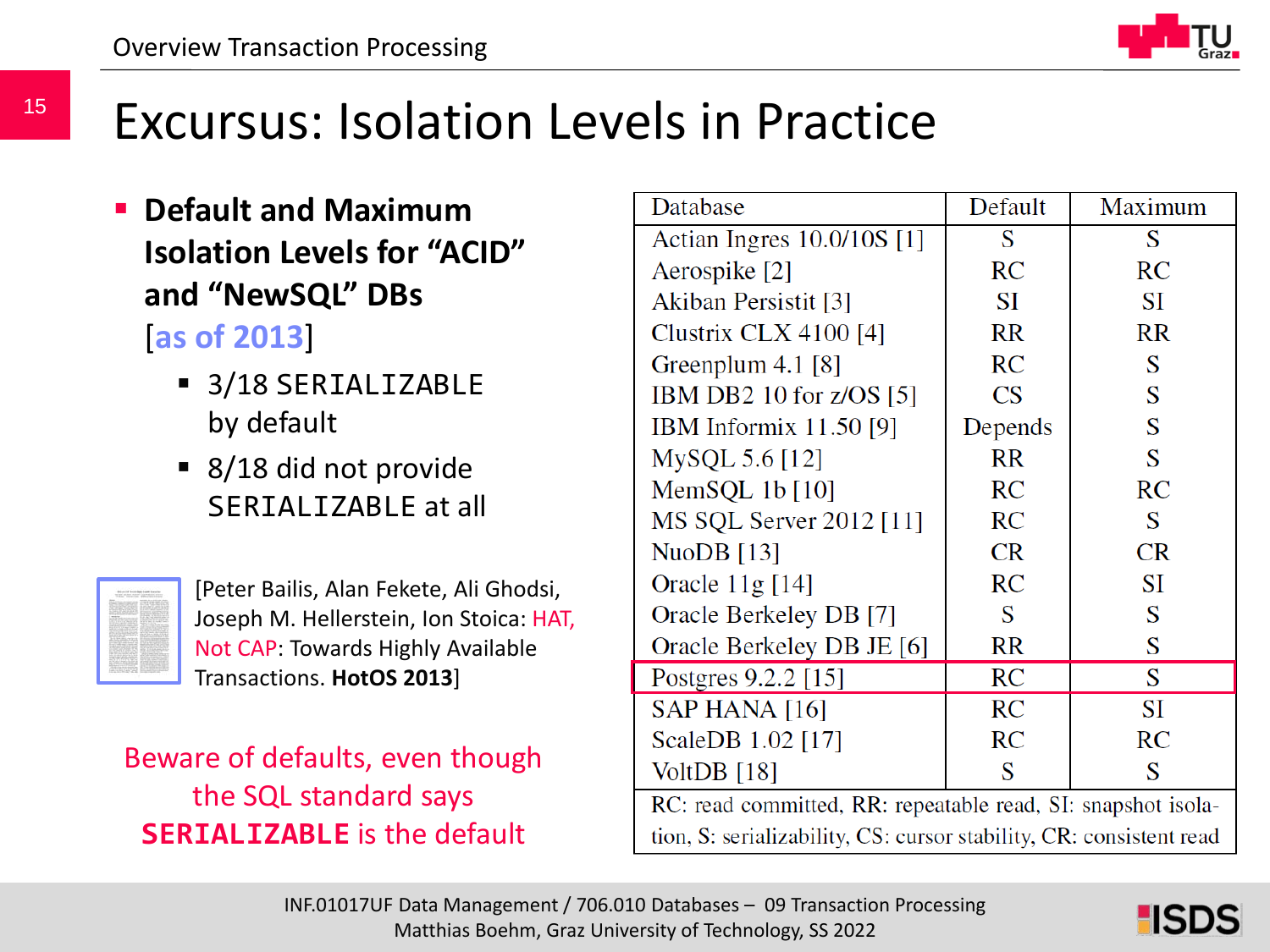

# Locking and Concurrency Control

(Consistency and Isolation)

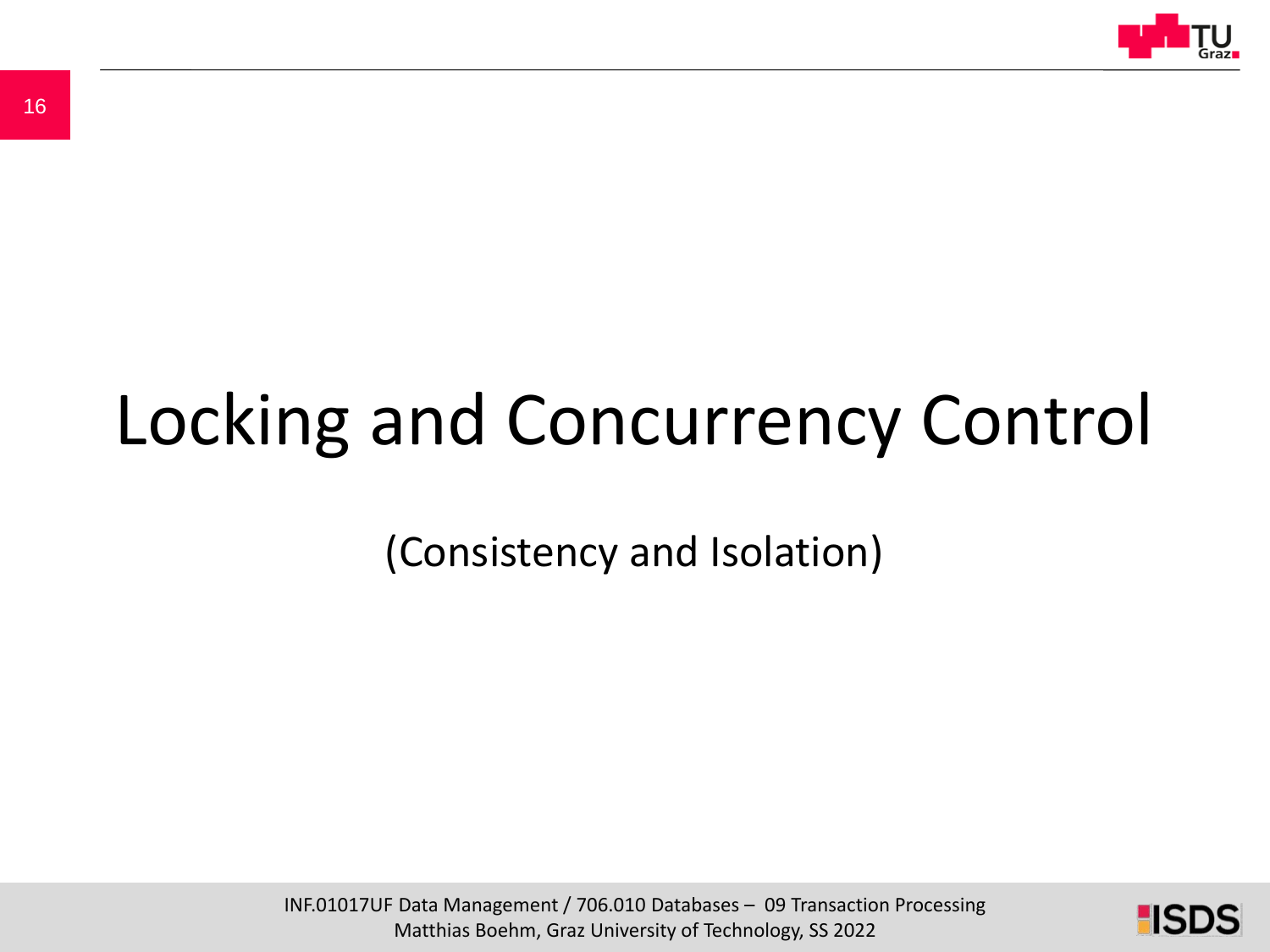

### Overview Concurrency Control

- **Example 5 Ferminology** 
	- **Lock:** logical synchronization of TXs access to database objects (row, table, etc)
	- **Latch:** physical synchronization of access to shared data structures
- **#1 Pessimistic Concurrency Control**
	- Locking schemes (lock-based database scheduler)
	- $\blacksquare$  Full serialization of transactions
- **#2 Optimistic Concurrency Control (OCC)**
	- Optimistic execution of operations, check of conflicts (validation)
	- Optimistic and timestamp-based database schedulers
- **#3 Mixed Concurrency Control (e.g., PostgreSQL)**
	- Combines locking and OCC
	- Might return **synchronization errors**

**ERROR**: could not serialize access due to concurrent update **ERROR**: deadlock detected

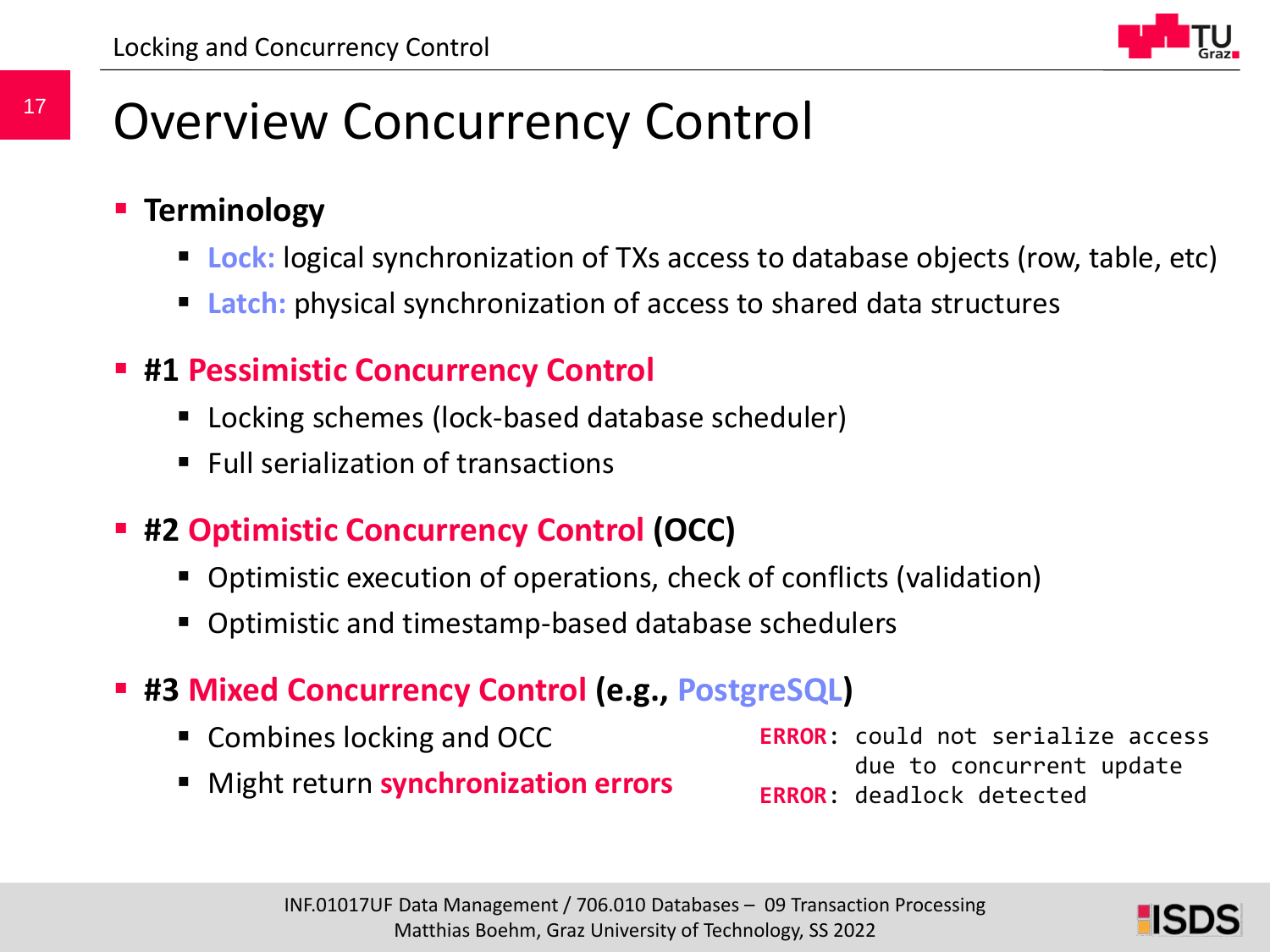

 $T_i$   $T_j$ 

S

### Serializability Theory

- **Operations of Transaction T**<sub>i</sub>
	- **Read and write operations of A by T<sub>j</sub> r<sub>j</sub>(A) w<sub>j</sub>(A)**
	- **Abort of transaction T<sub>j</sub>: a<sub>j</sub> (unsuccessful termination of T<sub>j</sub>)**
	- **Commit of transaction**  $T_j$ :  $c_j$  (successful termination of  $T_j$ )
- **Schedule S** 
	- Operations of a transaction **T<sub>i</sub> are executed in order**
	- Multiple transactions may be executed concurrently
	- **Schedule describes the total ordering of operations**
- **Equivalence of Schedules S1 and S2**
	- Read-write, write-read, and write-write dependencies on data object A executed in same order:

$$
r_i(A) <_{S1} w_j(A) \Leftrightarrow r_i(A) <_{S2} w_j(A)
$$
\n
$$
w_i(A) <_{S1} r_j(A) \Leftrightarrow w_i(A) <_{S2} r_j(A)
$$
\n
$$
w_i(A) <_{S1} w_j(A) \Leftrightarrow w_i(A) <_{S2} w_j(A)
$$

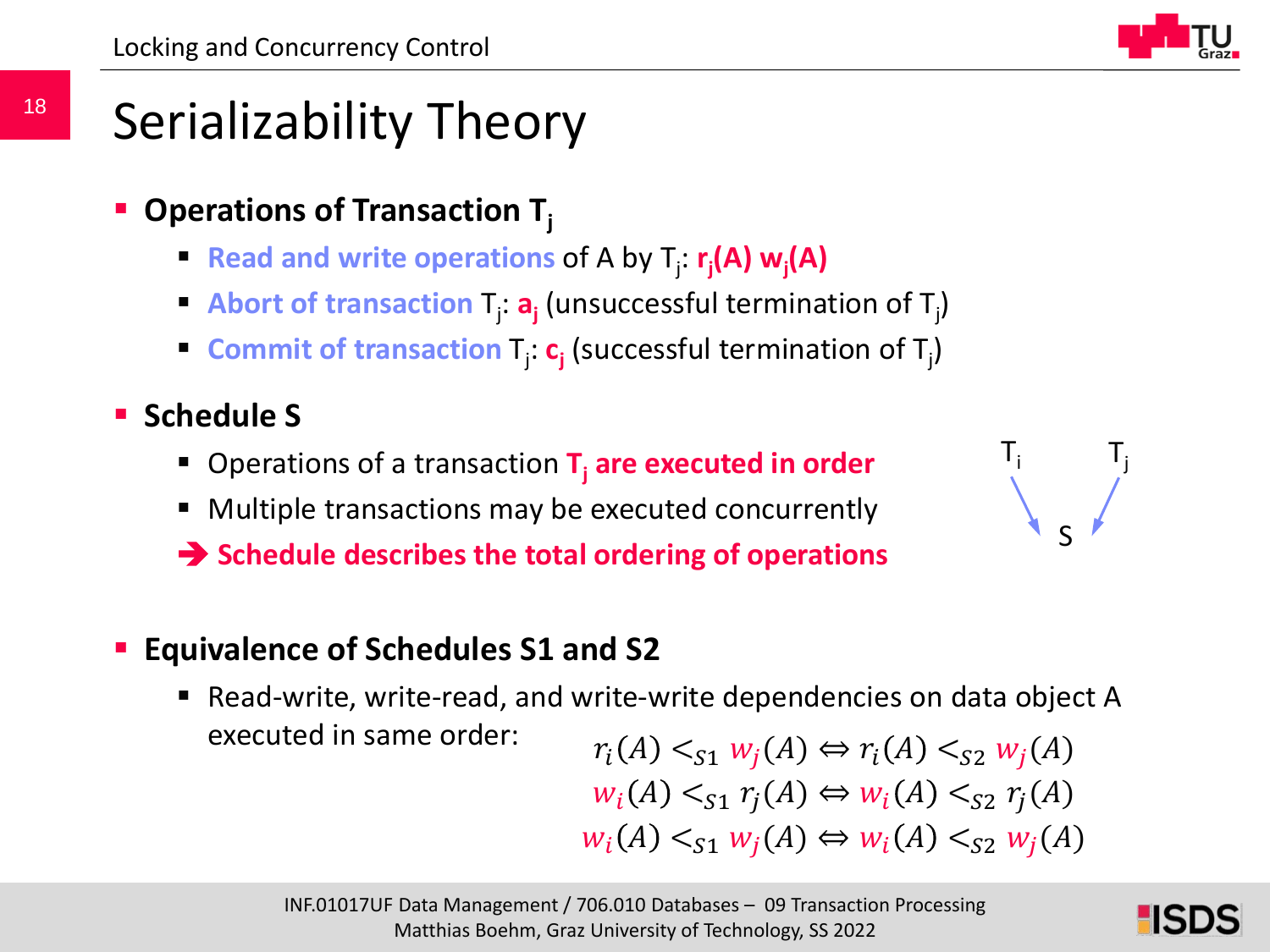### Serializability Theory, cont.

#### **Example Serializable Schedules**

- Input TXs T1: BOT  $r_1(A)$   $w_1(A)$   $r_1(B) w_1(B) c_1$ T2: BOT  $r_2(C)$   $w_2(C)$   $r_2(A)$   $w_2(A)$   $c_2$
- **Serial** execution  $r_1(A)$  w<sub>1</sub>(A)  $r_1(B)$  w<sub>1</sub>(B) c<sub>1</sub>  $r_2(C)$  w<sub>2</sub>(C)  $r_2(A)$  w<sub>2</sub>(A) c<sub>2</sub>
- Equivalent schedules  $r_1(A)$   $r_2(C)$   $w_1(A)$   $w_2(C)$   $r_1(B)$   $r_2(A)$   $w_1(B)$   $w_2(A)$   $c_1$   $c_2$  $r_1(A)$  w<sub>1</sub>(A)  $r_2(C)$  w<sub>2</sub>(C)  $r_1(B)$  w<sub>1</sub>(B)  $r_2(A)$  w<sub>2</sub>(A) c<sub>1</sub> c<sub>2</sub>
- Wrong schedule  $r_1(A)$   $r_2(C)$   $w_2(C)$   $r_2(A)$   $w_1(A)$   $r_1(B)$   $w_1(B)$   $w_2(A)$   $c_1$   $c_2$

#### **Serializability Graph (conflict graph)**

- Operation dependencies (read-write, write-read, write-write) aggregated
- **Nodes:** transactions; **edges:** transaction dependencies
- **Transactions are serializable** (via topological sort) **if the graph is acyclic**
- disregards anomalies like dirty read that might happer Matthias Boehm, Graz University of Technology, SS 2022 **Beware:** Serializability Theory considers only successful transactions, which disregards anomalies like dirty read that might happen in practice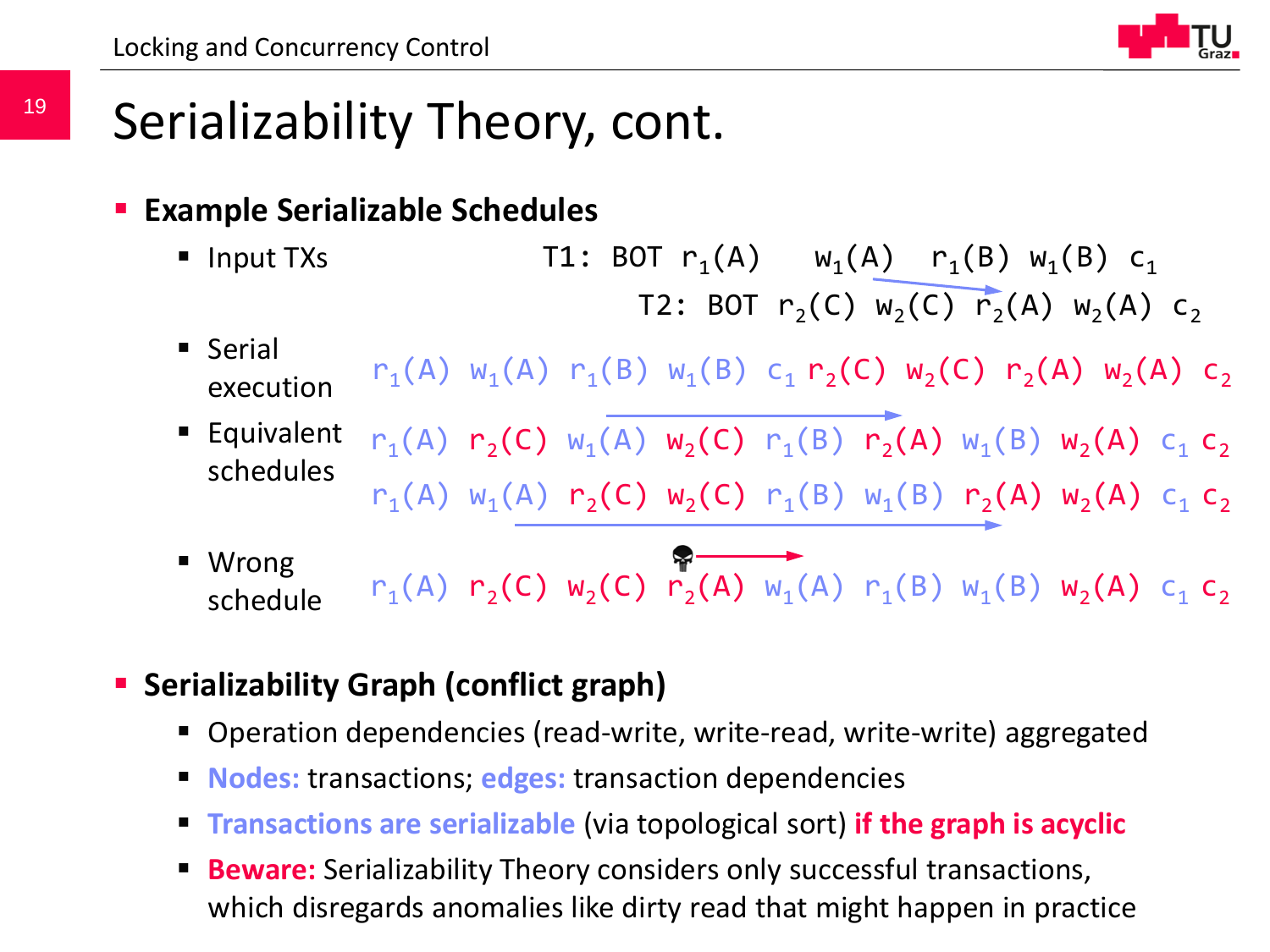

### BREAK (and Test Yourself)

- Given two transactions T<sub>1</sub> and T<sub>2</sub>, which pairs of the following three schedules are equivalent? Explain for each pair (S<sub>1</sub>-S<sub>2</sub>, S<sub>1</sub>-S<sub>3</sub>, S<sub>2</sub>-S<sub>3</sub>) why **they are equivalent or non-equivalent.** [5 points]
	- $\blacksquare$  T<sub>1</sub> = {r<sub>1</sub>(a), r<sub>1</sub>(c), w<sub>1</sub>(a), w<sub>1</sub>(c)}
	- $\blacksquare$  T<sub>2</sub> = {r<sub>2</sub>(b), w<sub>2</sub>(b), r<sub>2</sub>(c), w<sub>2</sub>(c)}

#### **E** Schedules

 $\bullet$   $S_1 = \{r_1(a), r_1(c), w_1(a), w_1(c), r_2(b), w_2(b), r_2(c), w_2(c)\} = \{T_1, T_2\}$ 

 $\Rightarrow$  S<sub>1</sub> $\equiv$  S<sub>2</sub> (equivalent, because r<sub>2</sub>(b), w<sub>2</sub>(b) independent of T<sub>1</sub>)

 $\bullet$  S<sub>2</sub> = {r<sub>1</sub>(a), r<sub>2</sub>(b), r<sub>1</sub>(c), w<sub>1</sub>(a), w<sub>2</sub>(b), w<sub>1</sub>(c), r<sub>2</sub>(c), w<sub>2</sub>(c)}

 $\rightarrow$  S<sub>1</sub> $\neq$  S<sub>3</sub> (transitive)

 $\rightarrow$  S<sub>2</sub>  $\neq$  S<sub>3</sub> (non-equivalent, because w<sub>1</sub>(c), r<sub>2</sub>(c) of c in different order)

 $S_3 = {r_1(a), r_2(b), r_1(c), w_1(a), w_2(b), r_2(c), w_1(c), w_2(c)}$ 

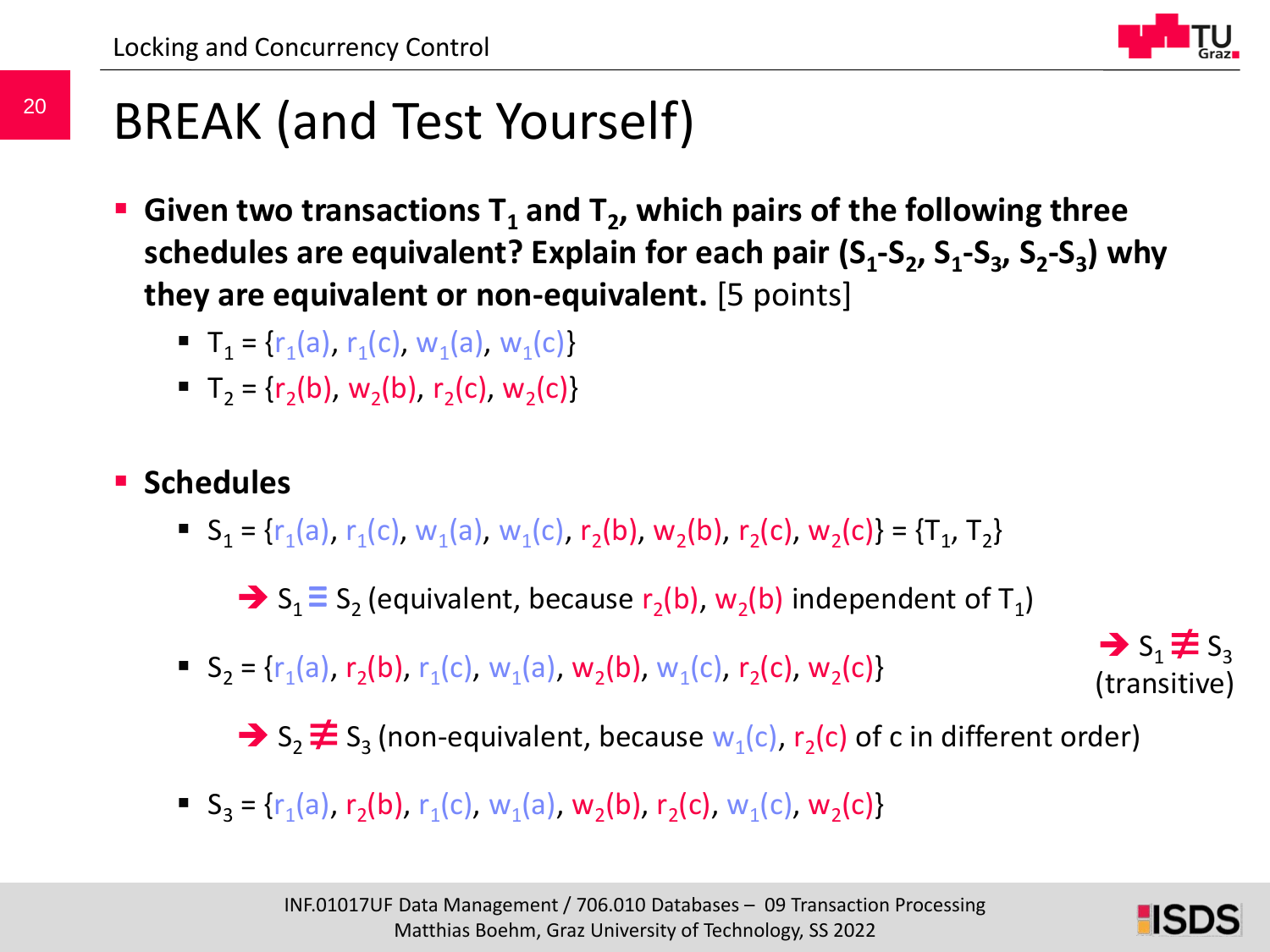### Locking Schemes

#### **Compatibility of Locks**

- X-Lock (exclusive/write lock)
- S-Lock (shared/read lock)

#### **None S X S** Yes Yes **No** Requested

Lock

#### Existing Lock

### **F** Multi-Granularity Locking ■ Hierarchy of DB objects

Additional intentional **IX and IS locks**

|           | <b>None</b> | S          | <b>X</b>  | <b>IS</b> | IX        |
|-----------|-------------|------------|-----------|-----------|-----------|
| S         | Yes         | Yes        | No        | Yes       | <b>No</b> |
| X         | Yes         | <b>No</b>  | No        | <b>No</b> | <b>No</b> |
| <b>IS</b> | Yes         | <b>Yes</b> | <b>No</b> | Yes       | Yes       |
| IX        | Yes         | <b>No</b>  | No        | Yes       | Yes       |



**X** Yes **No No**



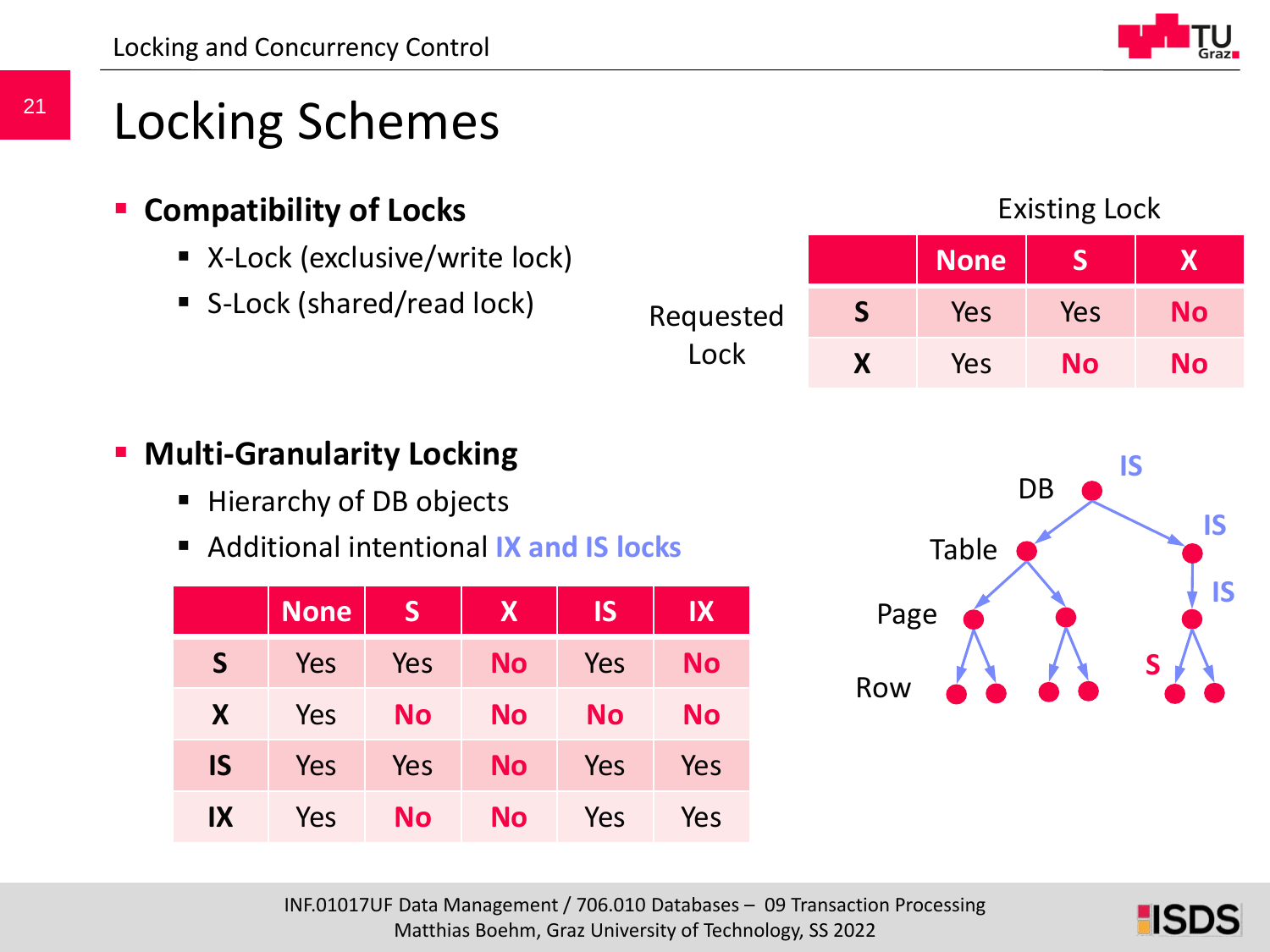### Two-Phase Locking (2PL)

- **Overview**
	- 2PL is a concurrency protocol that guarantees **SERIALIZABLE**
	- **Expanding phase:** acquire locks needed by the TX
	- **Shrinking phase:** release locks acquired by the TX (can only start if all needed locks acquired)



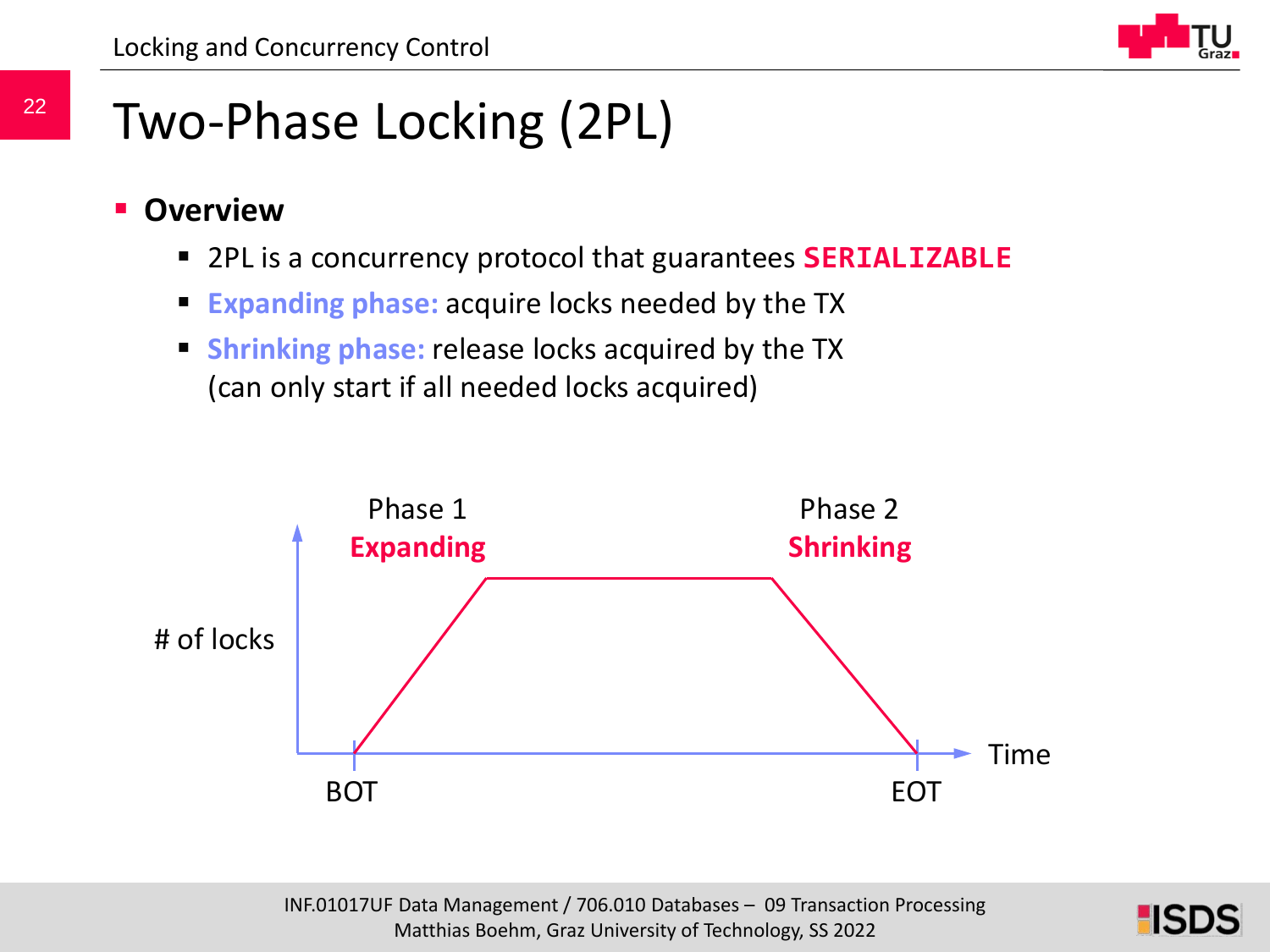### Two-Phase Locking, cont.

- **Strict 2PL (S2PL) and Strong Strict 2PL (SS2PL)** 
	- **Problem:** Transaction rollback can cause (**Dirty Read**)
	- Release all X-locks (S2PL) or X/S-locks (SSPL) **at end of transaction (EOT)**



#### **Strict 2PL w/ pre-claiming (aka conservative 2PL)**

- Problem: incremental expanding can cause deadlocks for interleaved TXs
- **Pre-claim all necessary locks** (only possible if entire TX known + **latches**)

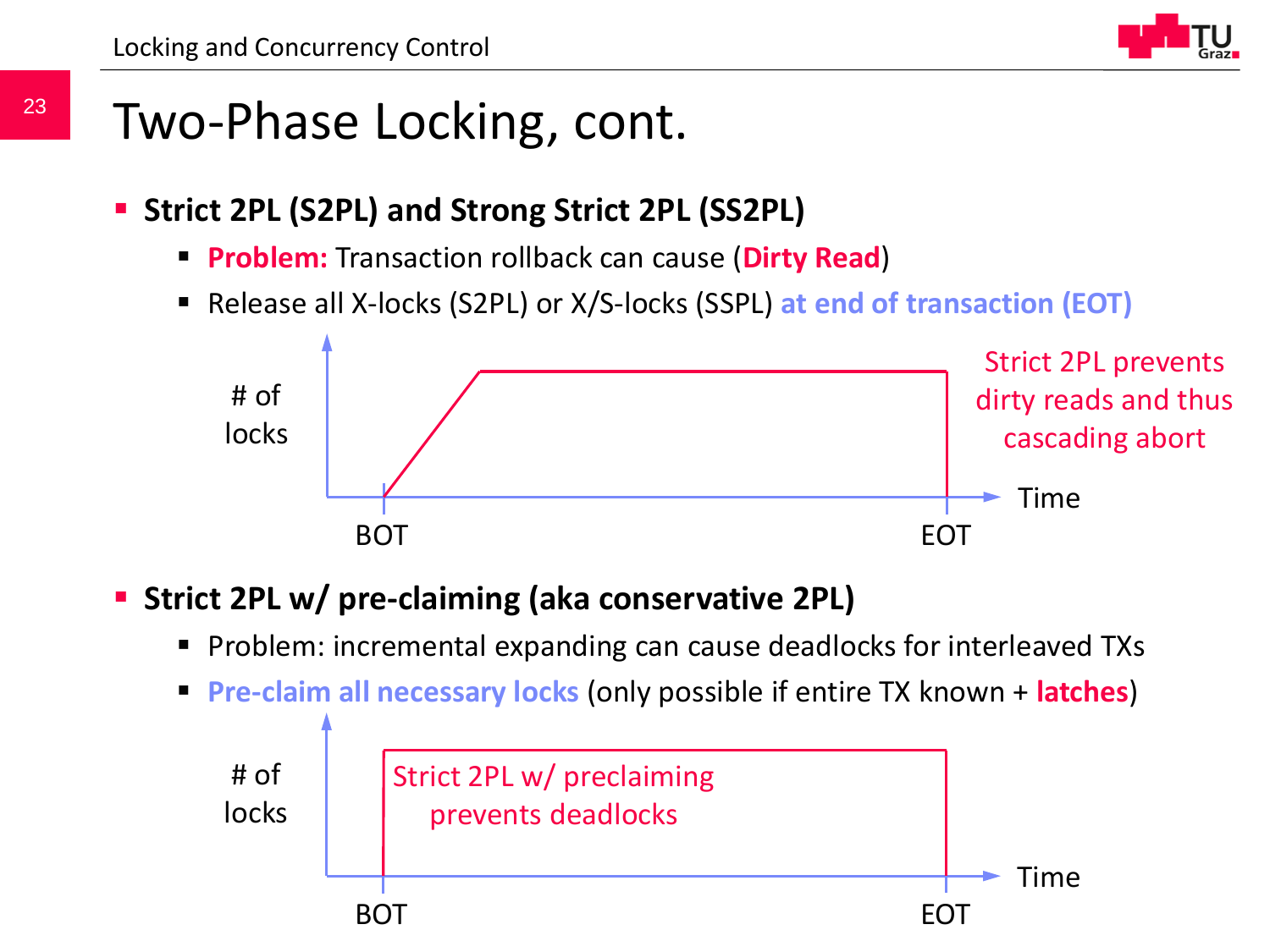

### **Deadlocks**

- **Deadlock Scenario**
	- Deadlocks of concurrent transactions
	- Deadlocks happen due to **cyclic dependencies without pre-claiming** (wait for exclusive locks)
- **#1 Deadlock Prevention**
	- Guarantee that deadlocks can't happen
	- E.g., **via pre-claiming** (but overhead and not always possible)

#### **#2 Deadlock Avoidance**

- Attempts to avoid deadlocks before acquiring locks via timestamps per TX
- **Wound-wait** (T1 locks something held by  $T2 \rightarrow fT1$  and  $T2$ , restart T2)
- **Wait-die** (T1 locks something held by  $T2 \rightarrow f$  if T1>T2, abort T1 but keep TS)

#### **#3 Deadlock Detection**

- Maintain a wait-for graph of blocked TX (similar to serializability graph)
- Detection of cycles in graph (on timeout)  $\rightarrow$  abort one or many TXs Matthias Boehm, Graz University of Technology, SS 2022



will never happen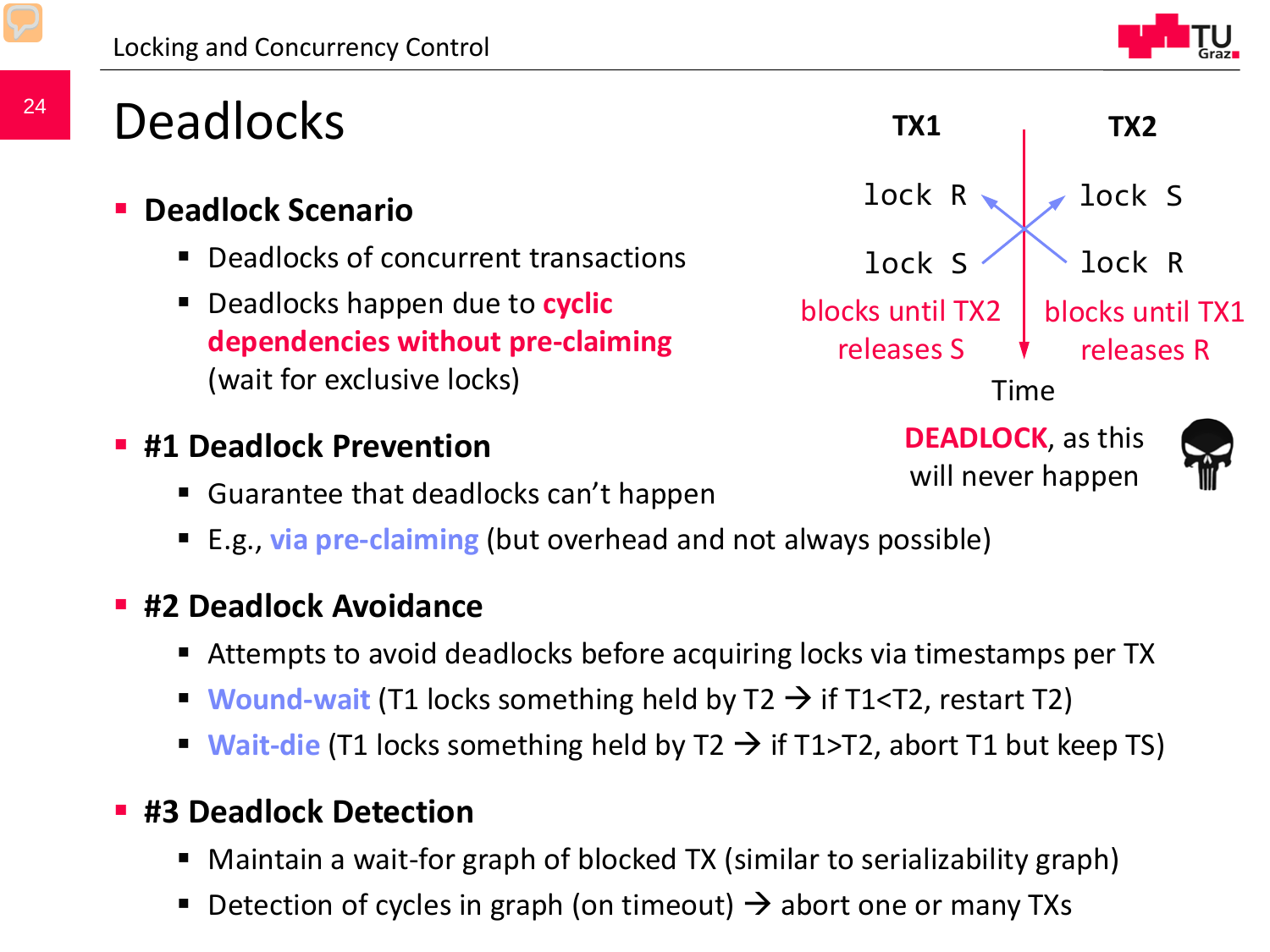

### Timestamp Ordering

Great, **low overhead scheme if conflicts are rare** (no hot spots)

- **Synchronization Scheme** 
	- Transactions get timestamp (or version number) TS(T<sub>j</sub>) at BOT
	- Each data object A has **readTS(A)** and **writeTS(A)**
	- Use timestamp comparison to validate access, otherwise abort
	- No locks but latches (physical synchronization)
- **Read Protocol Tj (A)**
	- If TS(T<sub>j</sub>) >= writeTS(A): allow read, set readTS(A) = max(TS(T<sub>j</sub>), readTS(A))
	- If TS(T<sub>j</sub>) < writeTS(A): **abort T**<sub>j</sub> (older than last modifying TX)
- **Write Protocol Tj (A)**
	- If TS(T<sub>j</sub>) >= readTS(A) AND TS(T<sub>j</sub>) >= writeTS(A): allow write, set writeTS(A)=TS(T<sub>j</sub>)
	- If TS(T<sub>j</sub>) < readTS(A): **abort T**<sub>j</sub> (older than last reading TX)
	- If TS(T<sub>j</sub>) < writeTS(A): **abort T**<sub>j</sub> (older than last modifying TX)
- $I$ and concurrent transactions in general (e.g., via abort or versions) **BEWARE:** Timestamp Ordering requires additional handling of dirty reads,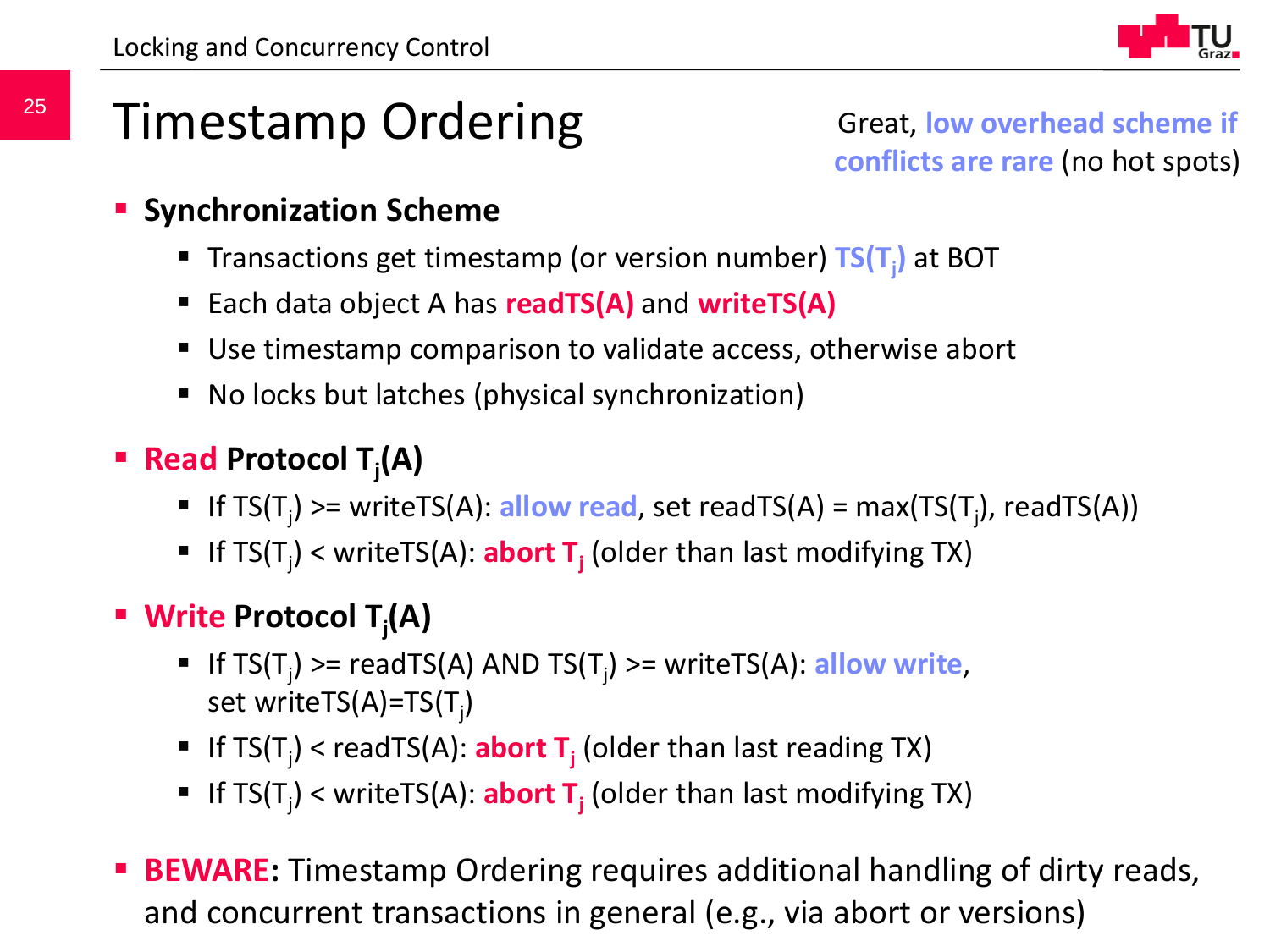

### Optimistic Concurrency Control (OCC)

- **Read Phase**
	- Initial reads from DB, **repeated reads and writes into TX-local buffer**
	- Maintain **ReadSet(T<sub>j</sub>)** and WriteSet(T<sub>j</sub>) per transaction T<sub>j</sub>
	- **TX seen as read-only transaction on database**

#### **Validation Phase**

- Check read/write and write/write conflicts, **abort on conflicts**
- BOCC (Backward-oriented concurrency control) check all older TXs  $T_i$ that finished (EOT) while T<sub>i</sub> was running  $( EOT(T_i) \geq BOT(T_i) )$ 
	- **Serializable:** if  $EOT(T_i) < BOT(T_i)$  or  $WSet(T_i) \cap RSet(T_i) = \emptyset$
	- **Snapshot isolation:**  $EOT(T_i) < BOT(T_i)$  or  $WSet(T_i) \cap WSet(T_i) = \emptyset$
- FOCC (Forward-oriented concurrency control) check running TXs

#### **Write Phase**

- Successful TXs: propagate TX-local buffer into the database and log
- Unsuccessful TXs: discard the TX-local buffer

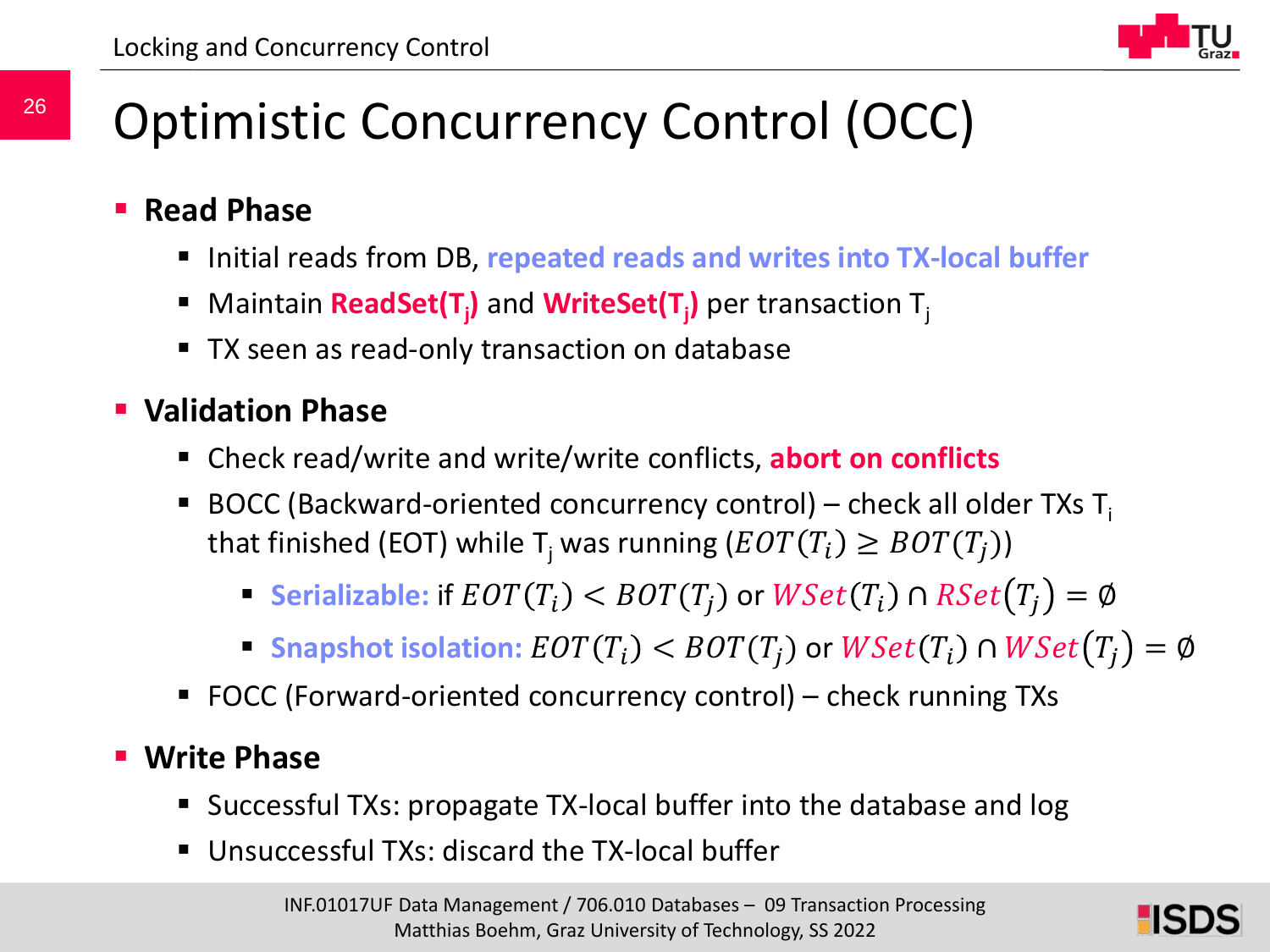

# Logging and Recovery

(Atomicity and Durability)

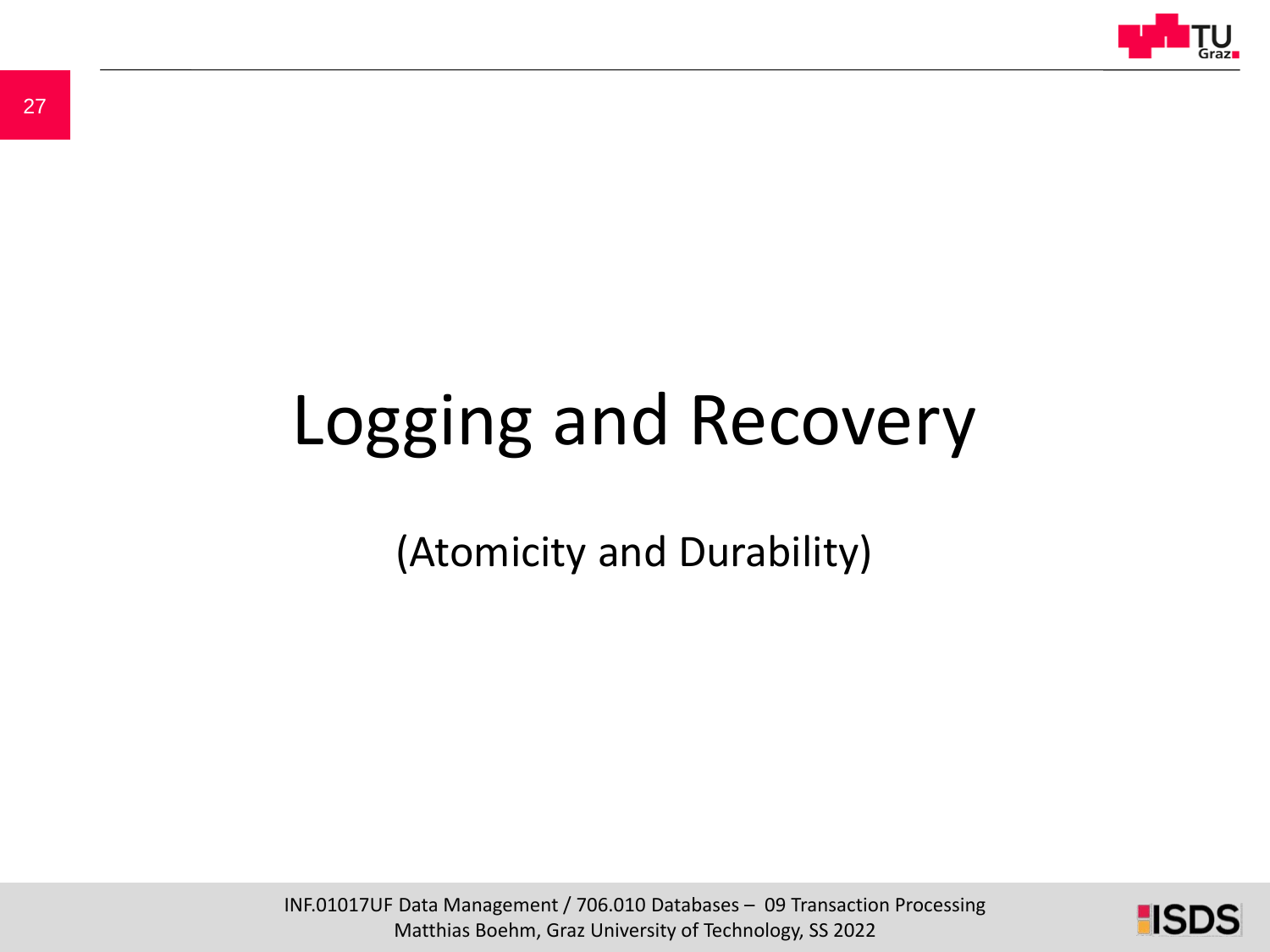

### Failure Types and Recovery

- **Transaction Failures**
	- E.g., Violated integrity constraints, abort
	- **R1-Recovery: partial UNDO** of this uncommitted TX
- **System Failures** (soft crash)
	- E.g., HW or operating system crash, power outage
	- Kills all in-flight transactions, but does not lose persistent data
	- **R2-Reovery: partial REDO** of all committed TXs
	- **R3-Recovery: global UNDO** of all uncommitted TXs
- **Media Failures (hard crash)** 
	- E.g., disk hard errors (non-restorable)
	- Loses persistent data  $\rightarrow$  need backup data (checkpoint)
	- **→ R4-Recovery: global REDO** of all committed TXs

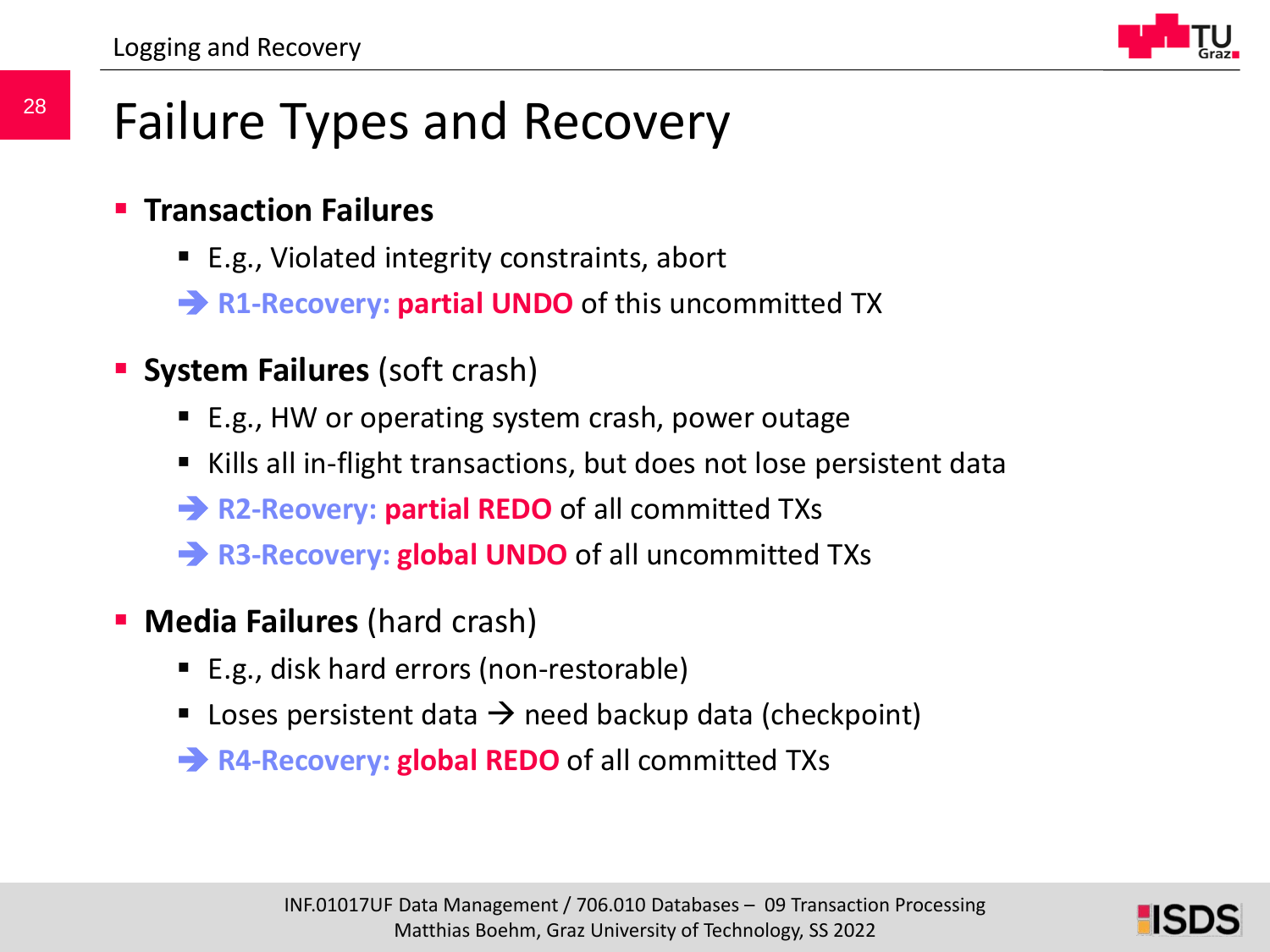

### Database (Transaction) Log

#### **Database Architecture**

- **Page-oriented storage** on disk and in memory (DB buffer)
- Dedicated **eviction algorithms**
- Modified in-memory pages marked as dirty, flushed by cleaner thread
- **Log:** append-only TX changes
- Data/log often placed on different devices and periodically archived (backup + truncate)

#### **Write-Ahead Logging (WAL)**

- The log records representing changes to some (dirty) data page must be on **stable storage before the data page** (UNDO - atomicity)
- **Force-log on commit** or full buffer (REDO durability)
- **Recovery:** forward (REDO) and backward (UNDO) processing
- Log sequence number (LSN)



INF.0017UF Data Management (COIN)<br>Cranularity Locking and Partial Rollbacks Using  $M = 2022 \times 10^{-10}$ [C. Mohan, Donald J. Haderle, Bruce G. Lindsay, Hamid Pirahesh, Peter M. Schwarz: ARIES: A Transaction Recovery Method Supporting Fine-Write-Ahead Logging. **TODS 1992**]

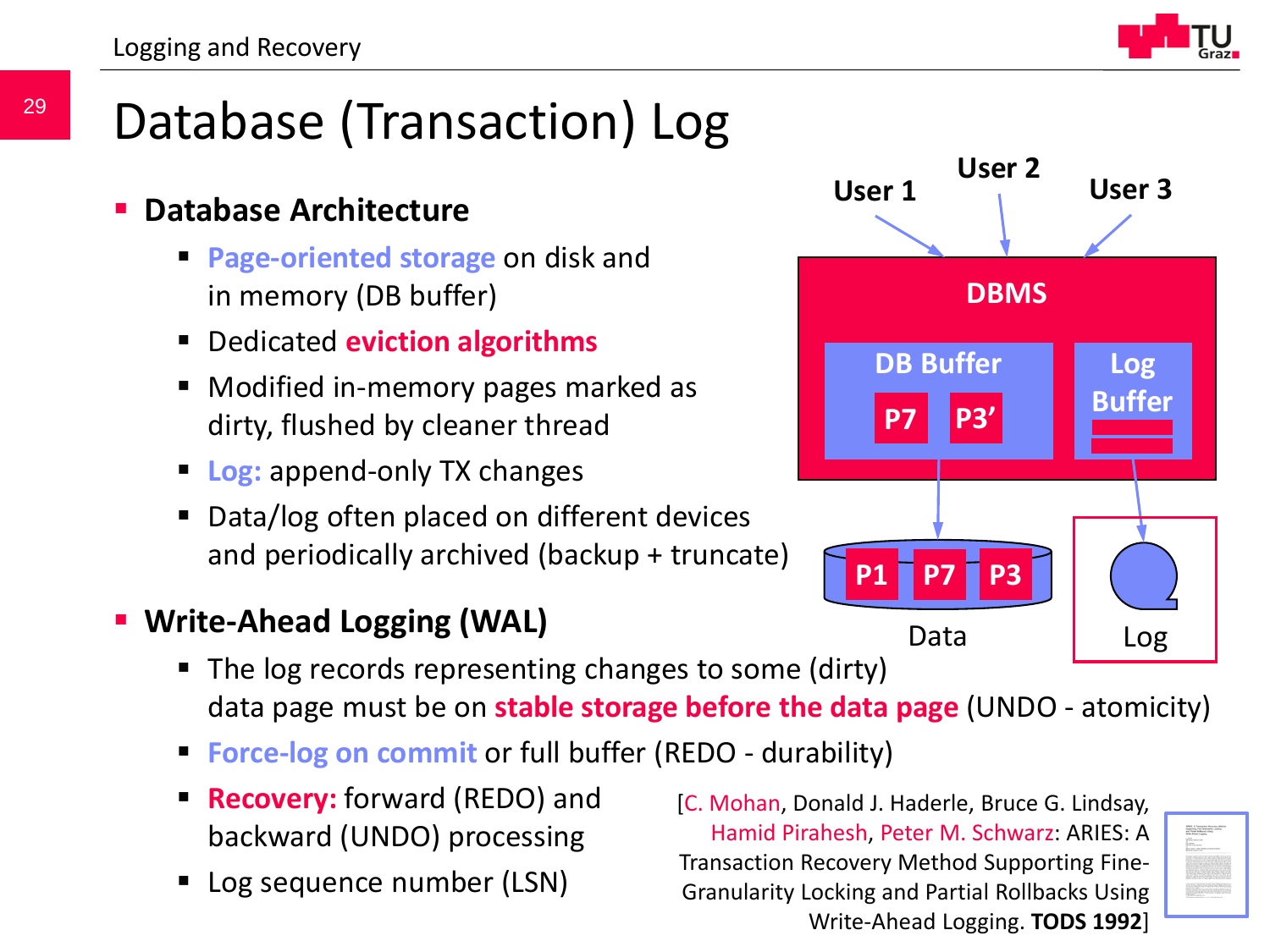### Logging Types and Recovery

- **#1 Logical (Operation) Logging**
	- REDO: **log operation (not data)** to construct after state
	- UNDO: **inverse operations** (e.g., increment/decrement), not stored
	- **Non-determinism** cannot be handled, more flexibility on locking
- **#2 Physical (Value) Logging**
	- REDO: **log REDO (after) image** of record or page
	- UNDO: **log UNDO (before) image** of record or page
	- **Larger space overhead** (despite page diff) for set-oriented updates
- **Restart Recovery (ARIES)** 
	- Conceptually: take database checkpoint and replay log since checkpoint
	- **Deration and value locking**; stores log seq. number (LSN, PageID, PrevLSN)
	- **Phase 1 Analysis:** determine winner and loser transactions
	- **Phase 2 Redo:** replay all TXs in order **[repeating history] state at crash**
	- **Phase 3 Undo:** replay uncommitted TXs (losers) in reverse order

**UPDATE** Emp **SET** Salary=Salary+100 W**HERE** Dep='R&D';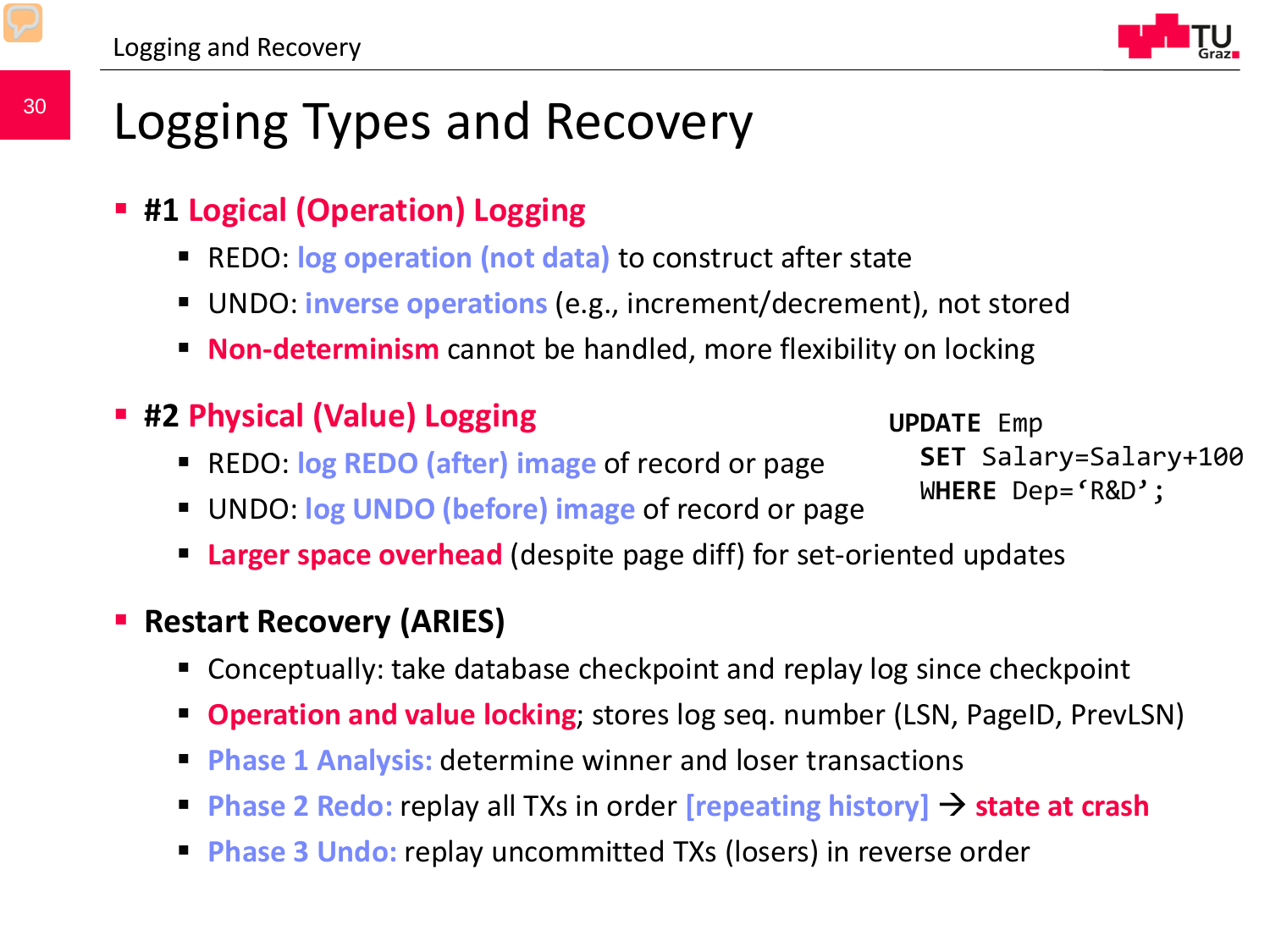31



### Excursus: Recovery on Storage Class Memory

#### **Background: Storage Class Memory (SCM)**

- **Byte-addressable, persistent memory** with higher capacity, but latency close to DRAM
- **Examples:** Resistive RAM, Magnetic RAM, Phase-Change Memory (e.g., **Intel 3D XPoint**)



[**Credit:** [https://computerhope.com](https://www.computerhope.com/)]

Logging. **PVLDB 2016**]



a) Traditional Architecture

b) SCM-enabled Architecture

- **Write-Behind Logging** (for hybrid SCM)
	- log change metadata + timestamps  $\rightarrow$  **1.3x** Logging Matthias Boehm, Graz University of Technology, SS 2022 Update persistent data (SCM) on commit,

#### [Joy Arulraj, Matthew Perron, Andrew Pavlo: Write-Behind

#### **SOFORT: DB Recovery on SCM**

- Simulated DBMS prototype on SCM
- **If** Instant recovery by trading TX throughput vs recovery time (**% of data structures on SCM**)



[Ismail Oukid, Wolfgang Lehner, Thomas Kissinger, Thomas Willhalm, Peter Bumbulis: Instant Recovery for Main Memory Databases. **CIDR 2015**]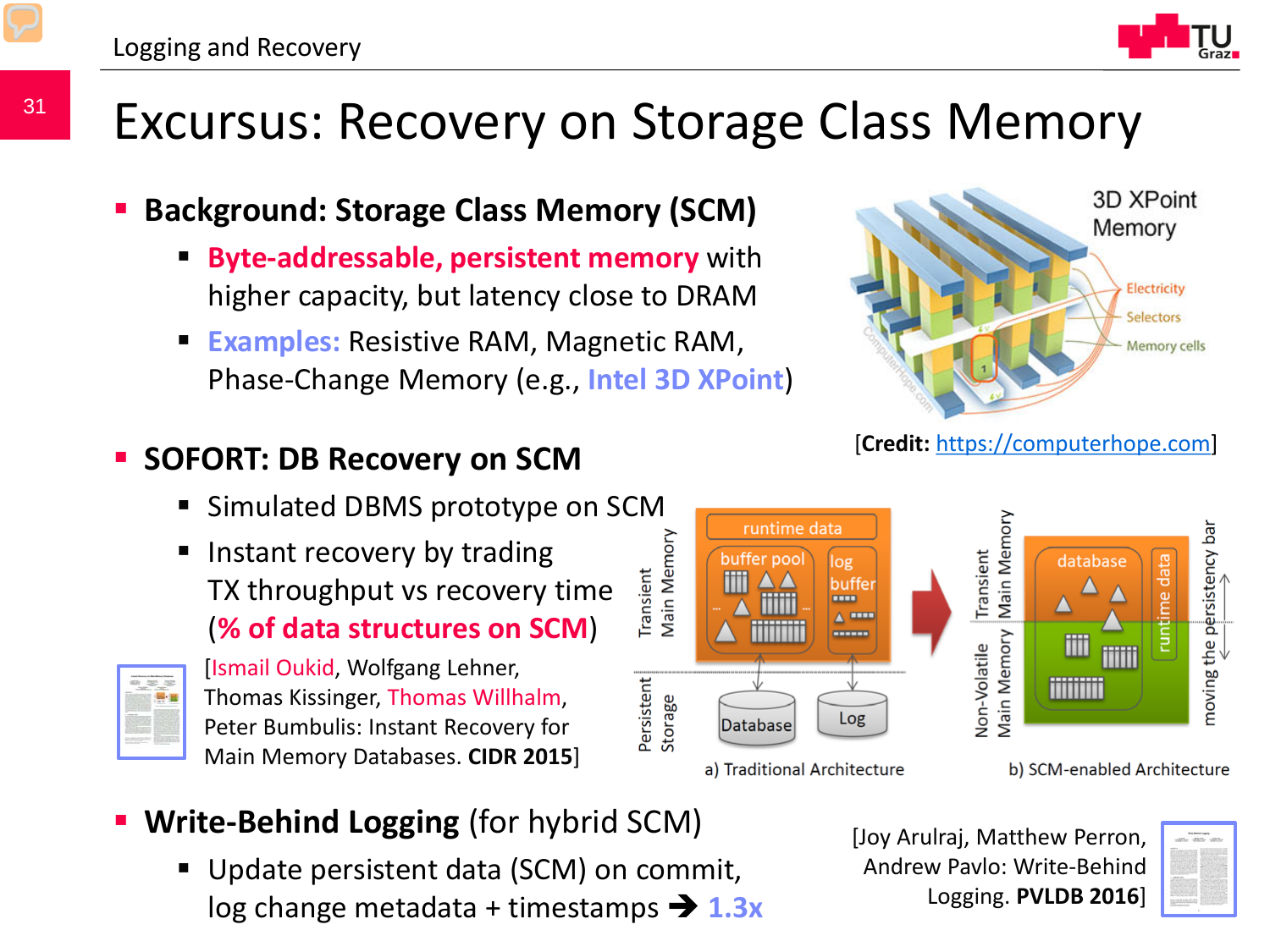

# Exercise 3: Tuning and Transactions

Published: May 09, 2022 Deadline: May 31, 2022

INF.01017UF Data Management / 706.010 Databases – 09 Transaction Processing Matthias Boehm, Graz University of Technology, SS 2022

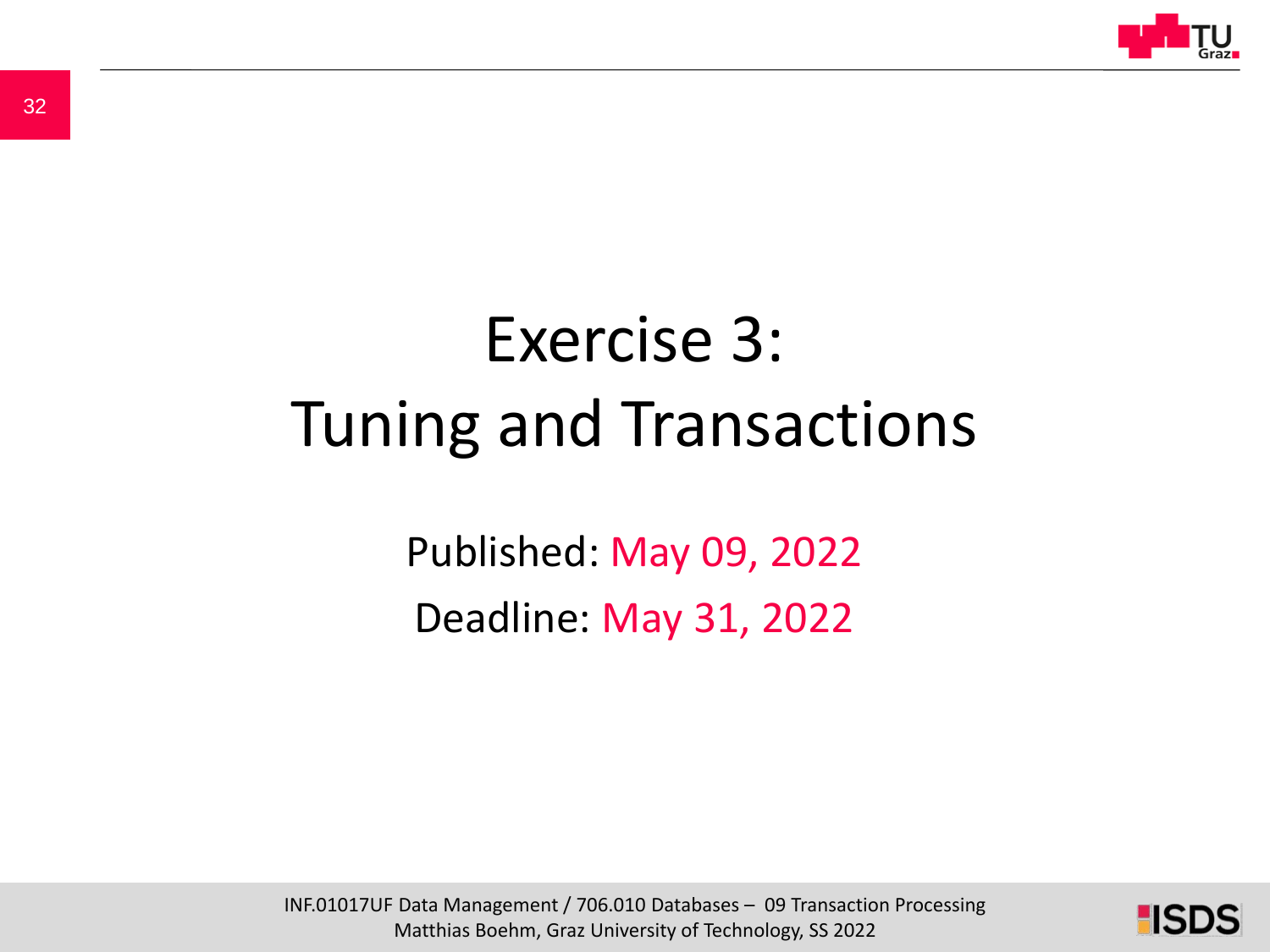### Task 3.1 Query Rewriting and Tuning

- **a) Query Processing** (3 points)
	- **Q09:** Find districts with >1500 inhabitants holding citizenships != 'Austria' as of '2022-01-01'. (return district name, country name, population count).
	- **T1/Q09.sql and EXPLAIN plan output T1/Q09.json**
- **b) Indexing** (3 points)
	- **Create one or many indexes on attributes of your choosing** in order to reduce costs of Q09
	- **Index.sql and EXPLAIN plan output** T1/Q09WithIndex.json

```
ANALYZE Participant, Locale;
```

```
EXPLAIN (FORMAT JSON) SELECT * 
 FROM Participant AS R, Locale AS S 
 WHERE R.LID=S.LID;
```

```
in Slide Notes
```
**Expected Result** 

```
"[{"Plan": {
 "Node Type": "Hash Join", ...
 "Startup Cost": 1.25, 
 "Total Cost": 2.47
 "Plans": [ {...
  "Node Type": "Seq Scan",
  "Relation Name": "participant",
  },{
  "Node Type": "Hash",
  "Plans": [{...
    "Node Type": "Seq Scan",
    Relation Name": "locale", 
}]}]}}]"
```


**5/25** 

**points**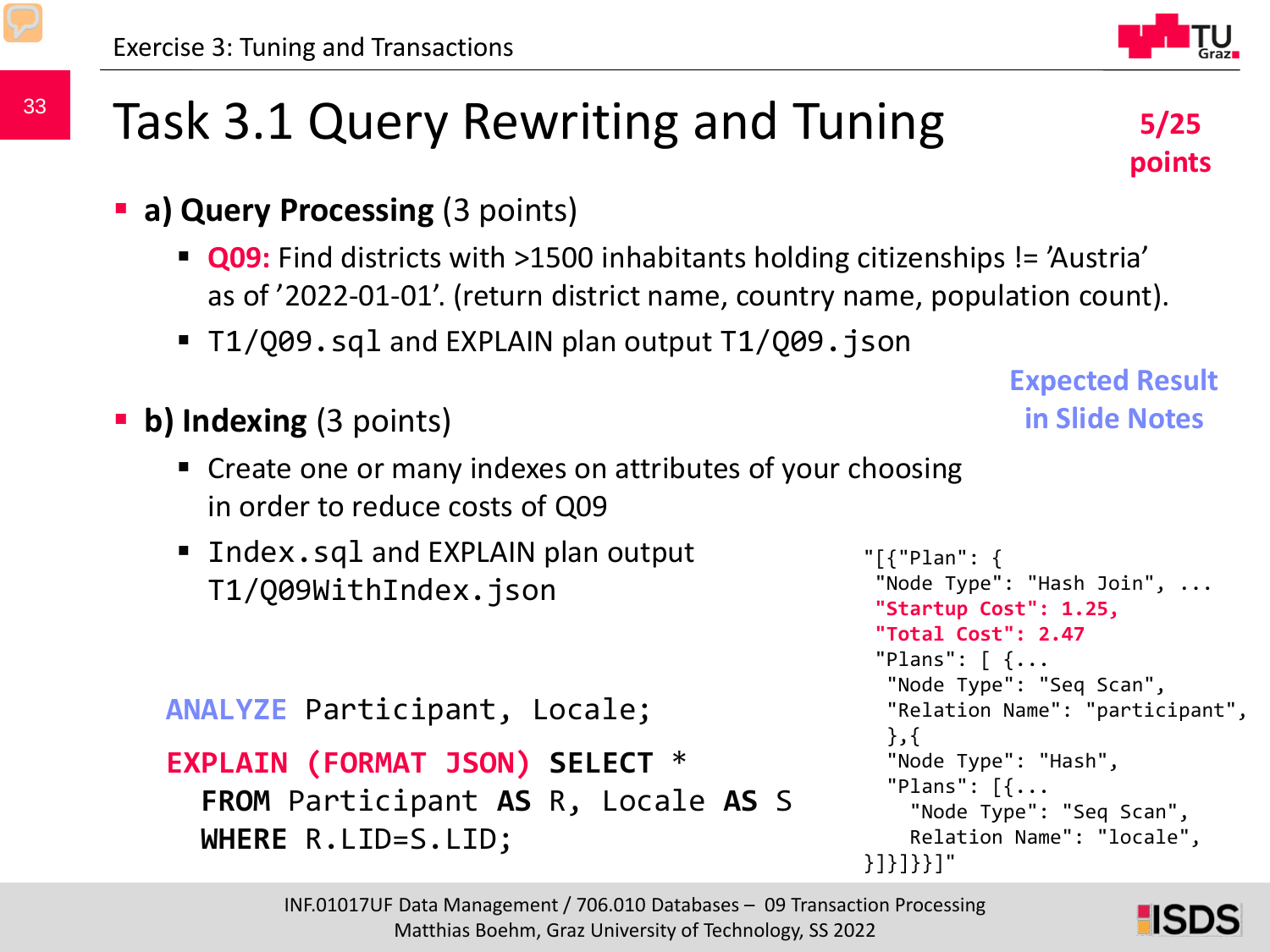### Task 3.2 B-Tree Insertion and Deletion

#### **Setup**

■ Generate a sequence S of numbers as follows and materialize as Input.txt

```
SELECT SETSEED(1.0/(SELECT MOD(X,8)+1));
SELECT * FROM generate_series(1,16) ORDER BY random();
```
#### **B-Tree Insertion (k=2)**

■ Draw a B-tree after sequentially inserting S in the defined order

#### **B-Tree Deletion**

■ Draw the B-tree again after deleting the sequence [8,14) in order of keys (del 8, del 9, …, del 13)

#### **Note: Text Format**

node\_id: (child\_node\_id 1) key (child\_node\_id 2) ... (child\_node\_id n)







**6/25** 

**points**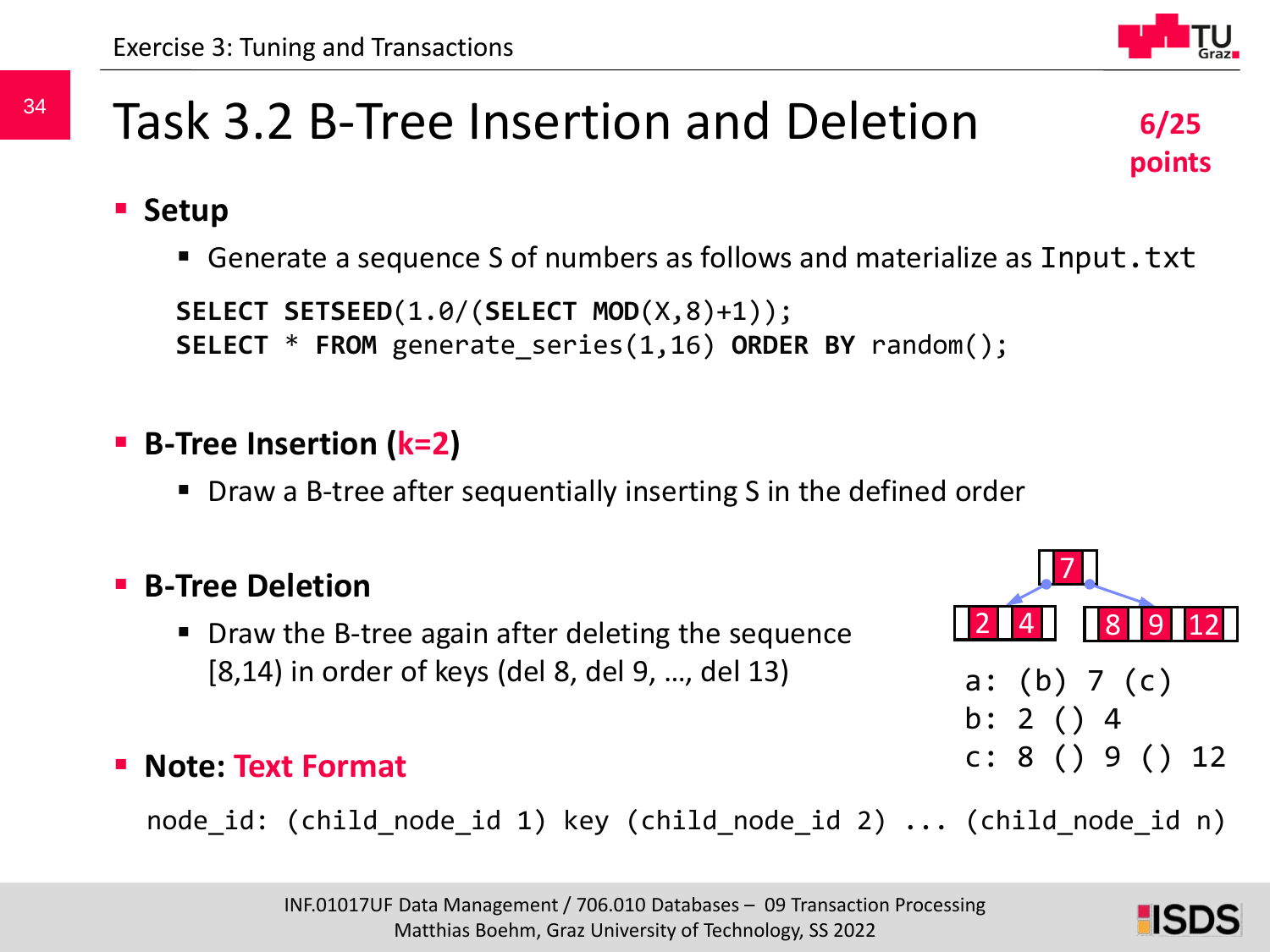## (9,'V1', 0.0) into Customer

- **b) Atomic Transaction** (2 points)
	- Write a SQL transaction a placing a new order  $\rightarrow$  TXNewOrder.sql
		- Add order for 10 x product P1, by vendor V1 as of 2022-04-07
		- Modify product stock / vendor profit accordingly



- **a) Setup** (2 points)
	- **Create the following tables w/ meaningful data types**  $\rightarrow$  **TXSetup.sql** Vendors(VID, Name, Profit) Products(PID, Name, Price, Stock) Sales(SDate, VID, PID, Quantity)
	- Insert the following tuples

(1, 'P1', 25, 100) into Products

35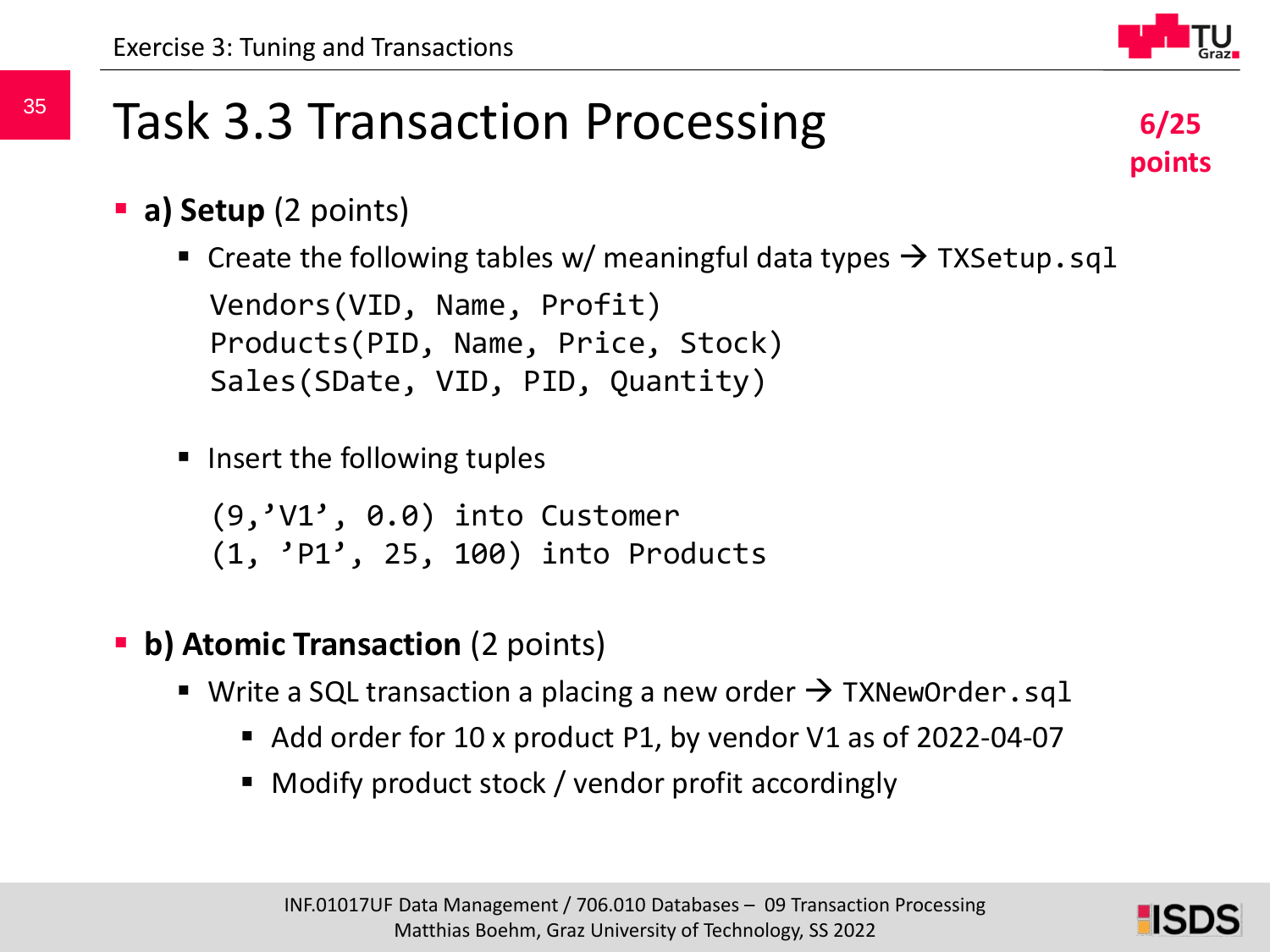### Task 3.3 Transaction Processing, cont.

**c) Deadlock** (2 points)

36

- Simulate a Deadlock on the populated tables via two TXs and explain how the operations should be interleaved
- $\rightarrow$  Deadlock.sql



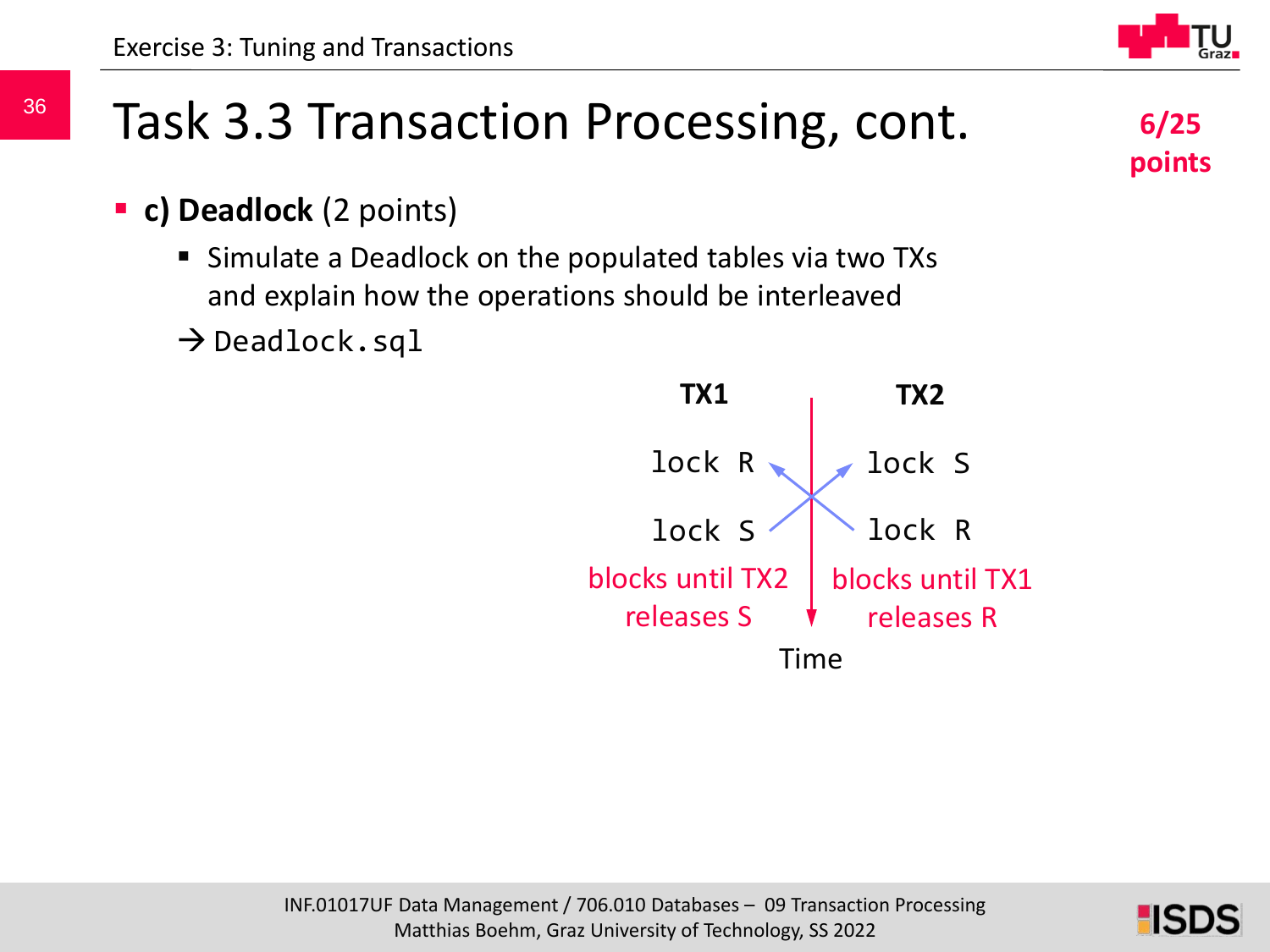### Task 3.4 Iterator Model and Operators



- **a) Operator Implementations (Extra Credit** for ICE course 'Databases')
	- Pick your favorite programming language (e.g., Python, Java,  $CH$  or  $CH$ )
	- **open**(), **next**(), **close**() iterator model (base class)
	- Implement **table scan**, **cmp selection** (ge/eq), and **hash join**
- **b) Implement Query Q10** (on new provided data)

```
SELECT *
  FROM Districts D, 
       PopByGender PG
  WHERE D.DKey = PG.DKey
    AND D.Population >= 30000
    AND PG.PopDate = '2022-01-01'
```
[\[https://mboehm7.github.io/teaching](https://mboehm7.github.io/teaching/ss22_dbs/DataExport.zip) /ss22\_dbs/DataExport.zip]

```
./runQuery10.sh ./Districts.csv \
  ./PopByGender.csv ./out.csv
```

```
INF.01017UF Data Management / 706.010 Databases – 09 Transaction Processing
                         D = new TblScan(args[1]) //Districts
                         PG = new TblScan(args[2]) //PopGender
                         D2 = new CmpSelect(D, attr=3, 
                                 type='ge', value=30000))
                         PG2 = new CmpSelect(PG, attr=3, 
                                 type='eq', value='2022-01-01'))
                         q = new HashJoin(D2, PG2, 1, 1)
                         q.open()
                         while( (t = q.next()) != EOF )
                           out.write(t)
                         q.close()
                                                     Expected Result 
                                                      in Slide Notes
```
37